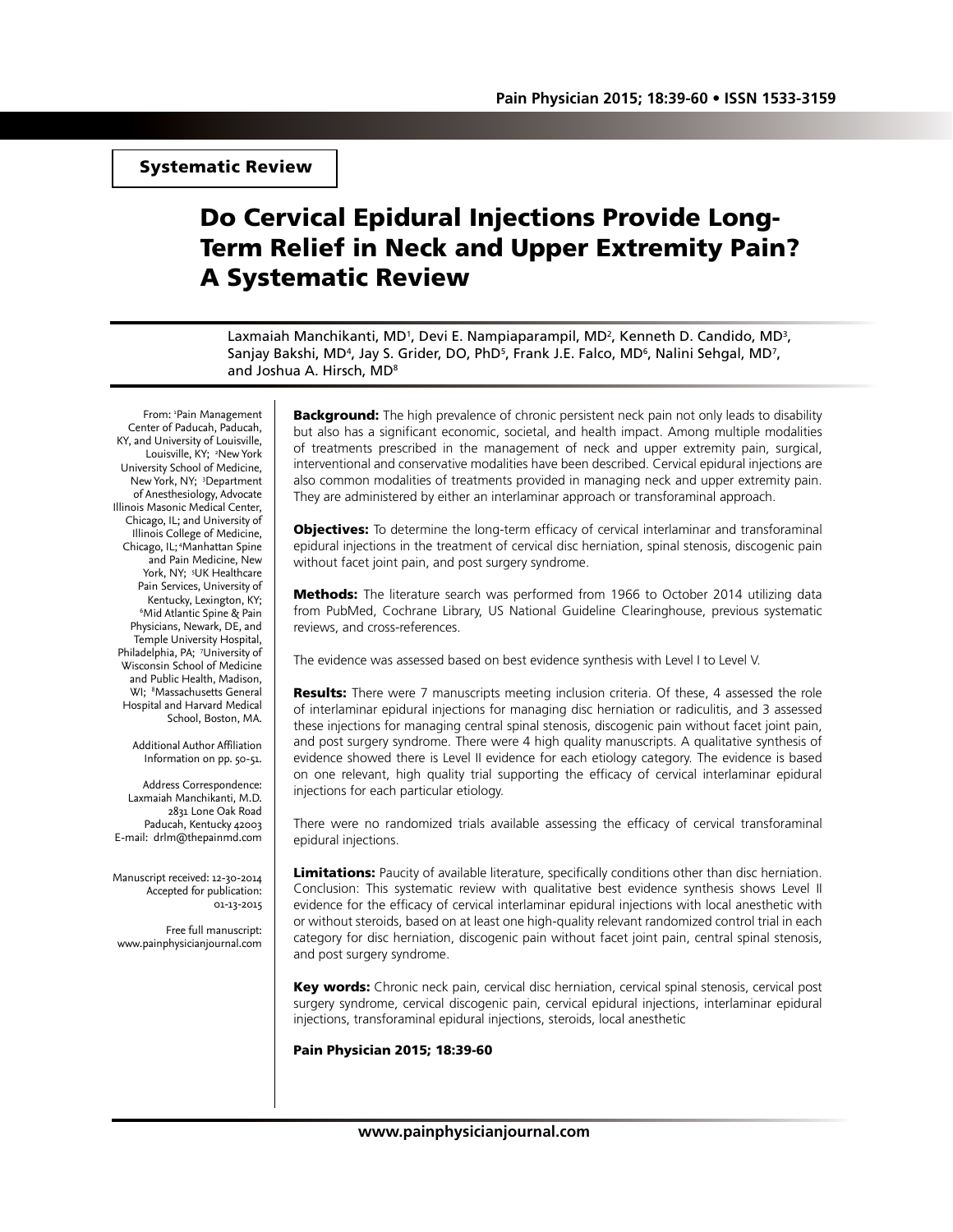**A**nnual estimates of the prevalence of chronic neck pain in the general population of adults ranges from 12.1% to 71.5% with most estimates showing an annual prevalence between 30% and 50% with or without sprain or injury (1-7). Côté et al (7) described various grades of chronic neck pain with 5% of patients suffering from Grades III and IV neck pain, both of which are associated with high pain intensity and disability. Overall, they showed the prevalence and impact of neck pain on general health involving 15% of patients reporting Grade II-IV neck pain. Grade II has been defined as high pain intensity with few activity limitations (7). Similar to low back pain, neck pain is associated with significant economic, societal, and health impact (8-11). In fact, a report on the state of U.S. health from 1990 - 2010 describing the burden of diseases, injuries, and risk factors, showed low back pain as the number one disease leading to disability in 1990 and again in 2010, whereas neck pain ranked number 4 during the same period. In addition, chronic pain as a result of motor vehicle injuries has been shown to be present in 24% to 50% of those involved in motor vehicle injuries (6,12,13).

Neck and upper extremity pain with headache have been shown to be caused by intervertebral discs, cervical facet joints, ligaments, fascia, muscles, and nerve root dura which are capable of transmitting pain. Even though cervical radicular pain receives the most attention (6,14-21), multiple other mechanisms have been described as being responsible for neck and upper extremity pain. Prevalence studies of various structures causing neck and upper extremity pain show an annual incidence of cervical radicular pain of 83 per 100,000 population (17). The prevalence of facet joint pain based on controlled diagnostic blocks in patients with neck pain is 36% to 67% (6,22), and 16% to 20% for cervical discogenic pain (23). The pathogenesis of cervical radicular pain or discogenic pain has been linked to multiple chemicals including metalloproteinases, nitric oxide, interleukin-6, and prostaglandin E2 all of which are irritants of the spinal nerves causing inflammation (6,15,16,18,21). Cervical epidural injections are among the treatments described in managing neck and upper extremity pain of disc and nerve irritation without involvement of facet joints. Cervical epidural injections are performed utilizing either an interlaminar or transforaminal approach (6,19,20) and are one of the fastest growing modalities of interventional techniques in managing chronic neck pain and upper extremity pain (24-27).

The effectiveness of cervical epidural injections continues to be intensely debated, in particular for conditions other than disc herniation and radicular pain. Cervical transforaminal epidural injections or selective nerve root blocks are associated with high complication rates and intense debate (6,19,20,28-43). Complications with interlaminar epidural injections, though reported, are considered much less frequent or fatal compared to cervical transforaminal epidural injections. The important differences between interlaminar and transforaminal epidural injections include that while interlaminar entry delivers the medication close to the assumed site of pathology and the transforaminal approach is the target-specific modality requiring the smallest volume to reach the primary site of pathology and also leading to the site of pathology ventrally.

In addition, numerous complications described in recent years, such as fungal infections in compounded steroids leading to devastating complications (41) and the FDA warning on April 23, 2014 concerning injecting corticosteroids into the epidural space of the spine resulting in rare, but serious adverse events, have led to further controversy and discussions (42,43).

Multiple systematic reviews and guidelines performed by various groups of authors have reached different conclusions about the level of evidence for the effectiveness of cervical epidural injections in managing not only disc herniation and radiculitis, but also other conditions (6,19,20,44,45). Among the systematic reviews, Diwan et al (20) identified 34 studies assessing interlaminar epidural injections with the inclusion of 7 randomized trials in the analysis. They concluded that for cervical disc herniation the evidence was good, whereas for axial or discogenic pain, central spinal stenosis, and post surgery syndrome the evidence was fair. Other reviews were insufficient with multiple deficiencies.

Consequently, this systematic review was undertaken to determine the long-term efficacy of cervical interlaminar and transforaminal epidural injections in the treatment of disc herniation, spinal stenosis, discogenic pain without facet joint pain, and cervical post surgery syndrome. We utilized only randomized control trials (RCT), either placebo-controlled or active-controlled.

## **METHODS**

The methodology utilized in the systematic review followed the review process derived from evidencebased systematic reviews and meta-analysis of randomized trials (46,47).

The literature search was performed from 1966 to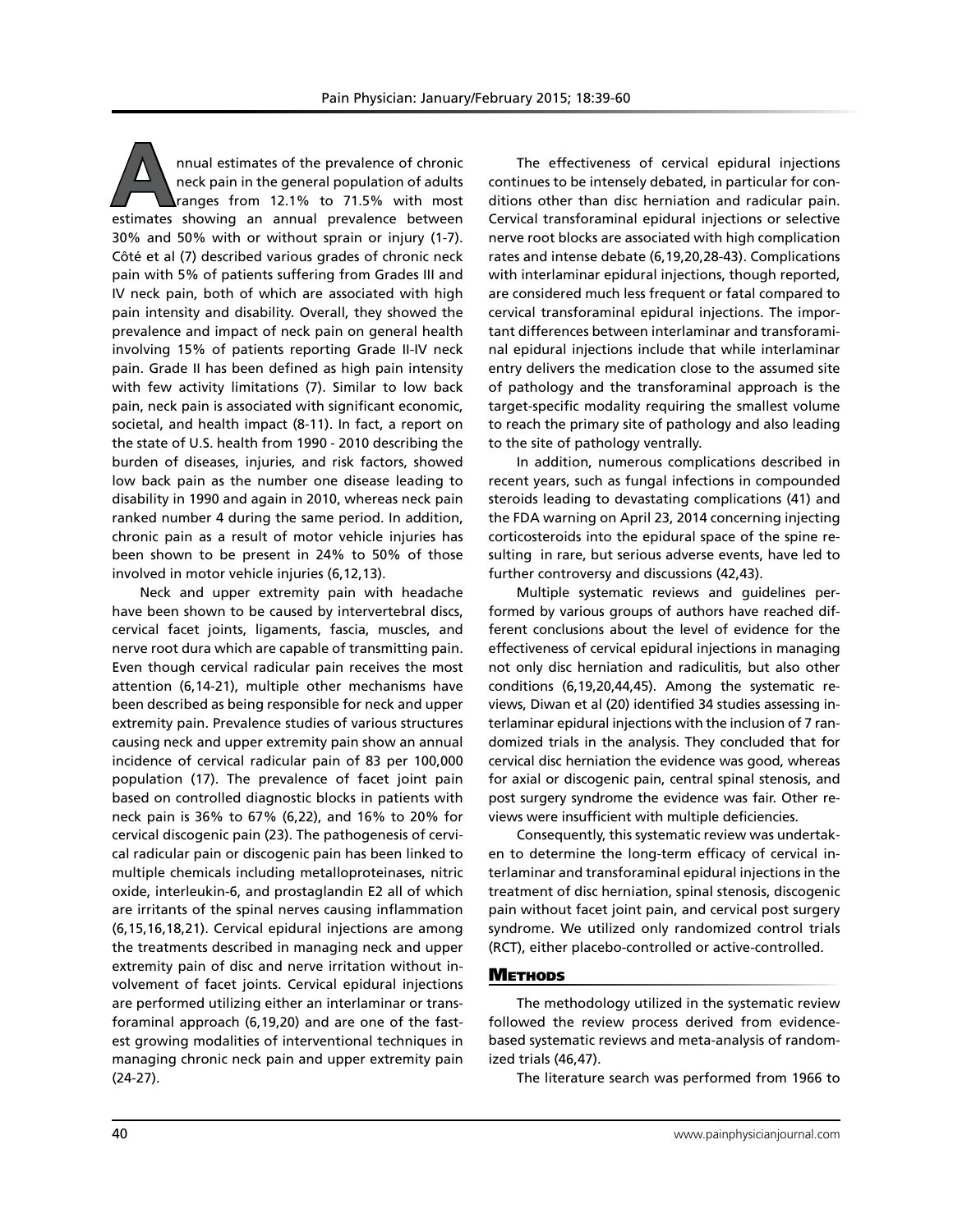October 2014 utilizing data from PubMed, Cochrane Library, US National Guideline Clearinghouse, previous systematic reviews, and cross-references.

### Search Strategy

The search strategy emphasized disc herniation, radiculitis, radicular pain, cervicobrachialgia, spinal stenosis, discogenic pain, and post surgery syndrome in the cervical region or upper extremity pain treated with either interlaminar or transforaminal epidural injections. Search terminology was as follows:

(((((((((((post laminectomy) OR post surgery pain) OR discogenic) OR spinal stenosis) OR radiculitis) OR radiculopathy) OR disc herniation) OR upper extremity) OR cervicobrachialgia)) AND (((transforaminal) OR interlaminar) OR epidural)) AND ((upper extremity) OR cervical) Filters: Humans

### Inclusion Criteria

Only adults at least 18 years of age with chronic neck and upper extremity pain of at least 3 months duration were included. Furthermore, participants must have failed previous pharmacotherapy, exercise therapy, physical therapy, etc. prior to treatment with interventional pain management techniques. Only appropriately performed cervical epidural injections were included.

### Outcome Measures

The primary outcome measure was pain relief and the secondary outcome measure was functional status improvement. Other aspects were also reviewed including psychological status, return to work, reduction or elimination of opioid use, other drugs, or other interventions; and complications.

All trials showing a 50% or more reduction of pain or at least a 3 point decrease in pain scores in at least 50% of patients were considered as providing efficacy.

Short-term improvement was considered as less than 6 months and long-term was considered as 6 months or longer.

### Data Collection and Analysis

A uniform unblinded search strategy was applied. Studies with at least 3 months of outcome measures with appropriate statistical evaluations were reviewed.

At least 2 of the review authors independently, in an unblinded standardized manner, performed the literature search, analyzed the search data, and selected the trials for inclusion. A third author and consensus resolved any disagreements between reviewers.

# Methodologic Quality or Risk of Bias Assessment

Methodological quality or risk of bias assessment of each individual manuscript was performed using Cochrane review criteria (Appendix 1) for RCTs (48) and interventional pain management quality and risk of bias assessment (Appendix 2) for RCTs (49). Cochrane review criteria have been utilized in a multitude of reviews. Recently, the American Society of Interventional Pain Physicians (ASIPP) developed a specific instrument for interventional techniques called Interventional Pain Management Techniques - Quality Appraisal of Reliability and Risk of Bias Assessment (IPM-QRB).

The quality of each individual article was independently assessed by 2 review authors who assessed the internal validity of all trials in an unblinded standardized manner. Any discrepancies between the 2 review authors were assessed by a third author and settled by consensus. Randomized trials meeting at least 4 of the 12 Cochrane review criteria or achieving a score of 20 of 48 on IPM-QRB criteria were utilized for analysis. Trials meeting 8 of 12 criteria on the Cochrane review or achieving a score of 32 of 48 on IPM-QRB were considered as high-quality trials. Trials meeting 4 to 7 criteria on Cochrane review or achieving a score of 20 to 31 on IPM-QRB were considered as moderate-quality trials; while studies meeting less than 4 criteria on Cochrane review or achieving a score less than 20 on IPM-QRB were considered as low quality.

### Meta-analysis

If there were more than 2 homogenous studies in more than 2 trials of interlaminar or transforaminal injections in managing disc herniation and radiculitis, spinal stenosis, discogenic pain, or post surgery syndrome, meta-analysis was performed.

### Analysis of Evidence

The analysis of evidence was performed based on ASIPP's grading of evidence (50) which was developed from Cochrane criteria of evidence synthesis and multiple other criteria including United States Preventive Services Task Force (USPSTF) analysis of evidence criteria as shown in Table 1.

### **RESULTS**

The results of the search criteria and selection of trials for inclusion in the systematic review are shown in a flow diagram of study selection as recommended by Preferred Reporting Items for Systematic Reviews and Metaanalysis (PRISMA) (Fig. 1) (47).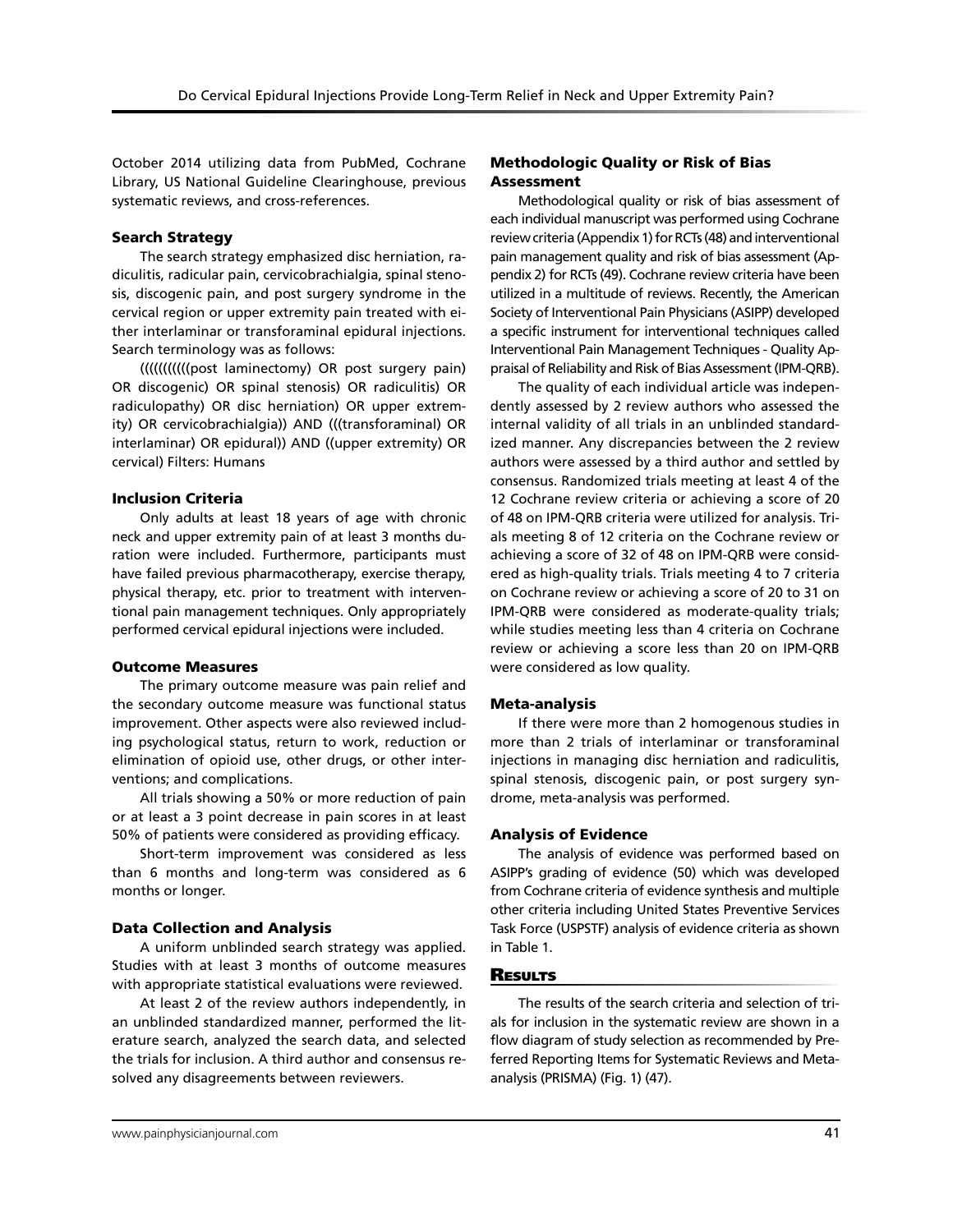| Level I   | Evidence obtained from multiple relevant high quality randomized controlled trials                                                                                                                                                                                                |
|-----------|-----------------------------------------------------------------------------------------------------------------------------------------------------------------------------------------------------------------------------------------------------------------------------------|
| Level II  | Evidence obtained from at least one relevant high quality randomized controlled trial or multiple relevant moderate or low quality<br>randomized controlled trials                                                                                                                |
| Level III | Evidence obtained from at least one relevant moderate or low quality randomized controlled trial study<br>or Evidence obtained from at least one relevant high quality non-randomized trial or observational study with multiple moderate or<br>low quality observational studies |
| Level IV  | Evidence obtained from multiple moderate or low quality relevant observational studies                                                                                                                                                                                            |
| Level V   | Opinion or consensus of large group of clinicians and/or scientists.                                                                                                                                                                                                              |

Table 1. *ASIPP grading of evidence.*

Adapted and Modified from: Manchikanti L, Falco FJE, Benyamin RM, Kaye AD, Boswell MV, Hirsch JA. A modified approach to grading of evidence. *Pain Physician* 2014; 17:E319-E325 (50).

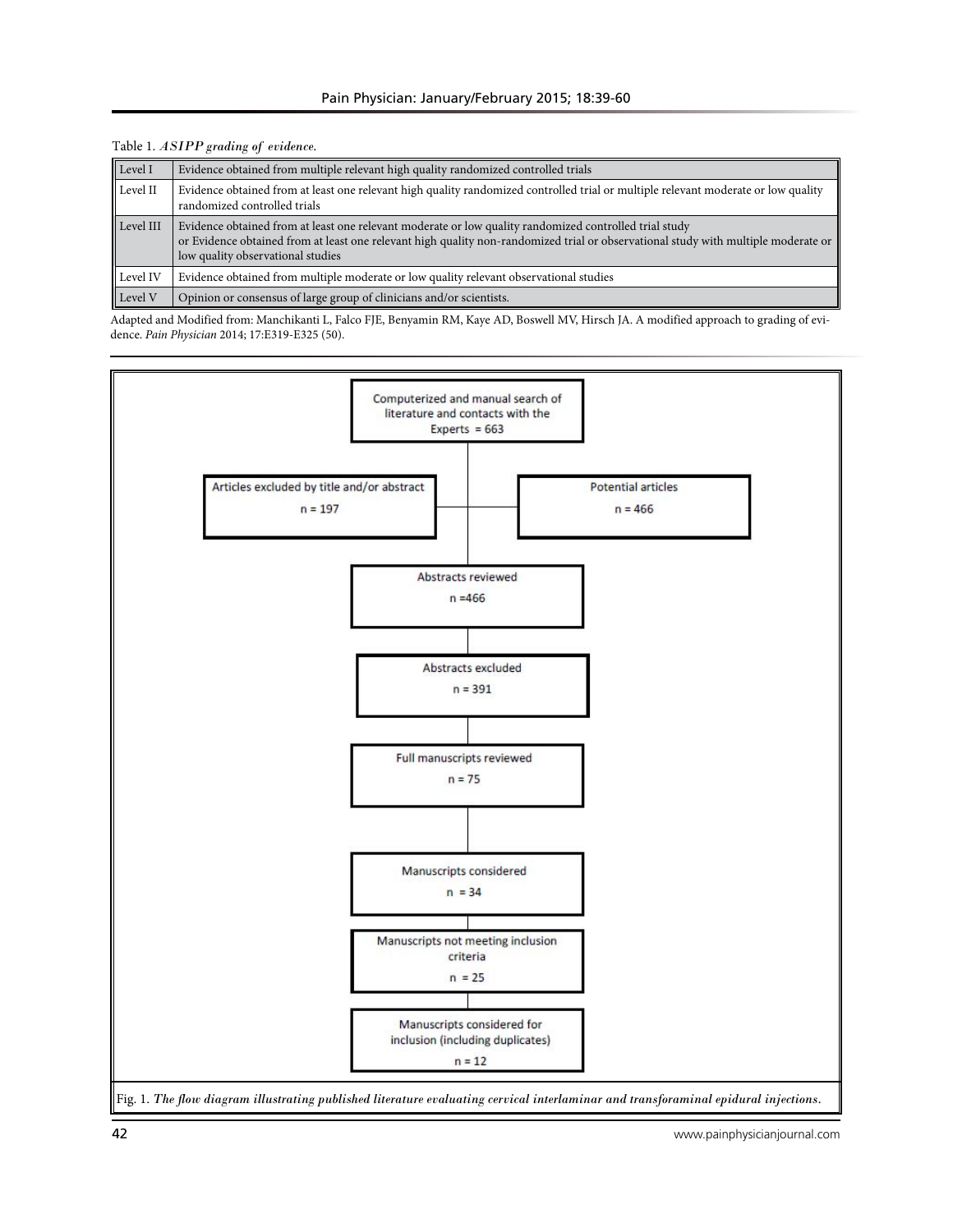Overall, there were 34 manuscripts considered for inclusion; however, only 7 randomized trials, either active-controlled or placebo-controlled met inclusion criteria (51-57). There were 3 RCTs assessing the transforaminal approach (58-60) which failed to meet the inclusion criteria.

# Methodological Quality Assessment

A methodological quality assessment of all randomized trials meeting inclusion criteria was performed utilizing Cochrane review criteria as well as ASIPP's IPM-QRB instrument as shown in Tables 2 and 3. After combining duplicates, there were 6 randomized trials evaluating long-term response of 6 months or longer (51-56) with one trial (57) with a follow-up of less than 6 months. Four of the trials were considered as high quality (51-54) based on Cochrane review methodological criteria scores of over 8, as well as ASIPP's IPM-QRB assessment scores over 32. The other 3 trials were considered moderate quality with scores of 4 to 7 on Cochrane review criteria and 20 to 31 on ASIPP's IPM-QRB (55-57).

# Characteristics of Included Trials

Of the 7 included trials of interlaminar epidural injections, 4 assessed patients with disc herniation (51,55- 57), one trial included patients with disc related axial pain without disc herniation or radiculitis (52), one trial included patients with central spinal stenosis (53), and one trial assessed patients with post surgery syndrome (54). All of the trials were of an active control design. Only one trial had follow-up of less than 6 months (57). There were no true placebo-controlled trials. One trial did identify itself a placebo-controlled design utilizing intramuscular steroids in the control group (58). There were no trials of transforaminal epidural injections in the cervical spine meeting inclusion criteria for methodological quality assessment.

# Study Characteristics

Table 4 describes study characteristics and results of RCTs of cervical interlaminar epidurals.

# Disc Herniation and Radiculitis

A total of 4 studies met the inclusion criteria and evaluated the role of cervical interlaminar epidural injec-

| Table 2. Methodological quality assessment of randomized trials utilizing Cochrane review criteria. |  |  |  |
|-----------------------------------------------------------------------------------------------------|--|--|--|
|                                                                                                     |  |  |  |

|                                                                                 | Manchikanti<br>et al (51) | <b>Manchikanti</b><br>et al $(52)$ | Manchikanti<br>et al (53) | Manchikanti<br>et al $(54)$ | Castagnera<br>et al (55) | Stav et<br>al $(56)$ | Pasqualucci<br>et al (57) |
|---------------------------------------------------------------------------------|---------------------------|------------------------------------|---------------------------|-----------------------------|--------------------------|----------------------|---------------------------|
| Randomization adequate                                                          | Y                         | Y                                  | Y                         | Y                           | U                        | N                    | N                         |
| Concealed treatment<br>allocation                                               | Y                         | Y                                  | Y                         | Y                           | U                        | N                    | N                         |
| Patient blinded                                                                 | Y                         | Y                                  | Y                         | Y                           | U                        | N                    | N                         |
| Care provider blinded                                                           | Y                         | Y                                  | Y                         | Y                           | U                        | N                    | N                         |
| Outcome assessor blinded                                                        | $\mathbf N$               | $\mathbf N$                        | N                         | $\mathbf N$                 | U                        | N                    | N                         |
| Drop-out rate described                                                         | Y                         | Y                                  | Y                         | Y                           | Y                        | Y                    | Y                         |
| All randomized participants<br>analyzed in the group                            | Y                         | Y                                  | Y                         | Y                           | Y                        | Y                    | Y                         |
| Reports of the study free<br>of suggestion of selective<br>outcome reporting    | Y                         | Y                                  | Y                         | Y                           | Y                        | Y                    | Y                         |
| Groups similar at baseline<br>regarding most important<br>prognostic indicators | Y                         | $\mathbf N$                        | N                         | $\mathbf N$                 | Y                        | Y                    | Y                         |
| Co-interventions avoided<br>or similar                                          | Y                         | Y                                  | Y                         | Y                           | Y                        | Y                    | Y                         |
| Compliance acceptable in<br>all groups                                          | Y                         | Y                                  | Y                         | Y                           | Y                        | Y                    | Y                         |
| Time of outcome assess-<br>ment in all groups similar                           | Y                         | Y                                  | Y                         | Y                           | Y                        | Y                    | Y                         |
| <b>Score</b>                                                                    | 11/12                     | 10/12                              | 10/12                     | 10/12                       | 7/12                     | 7/12                 | 7/12                      |

 $Y = Yes: N = No: U = Unclear$ 

Source: Furlan AD, Pennick V, Bombardier C, van Tulder M; Editorial Board, Cochrane Back Review Group. 2009 updated method guidelines for systematic reviews in the Cochrane Back Review Group. *Spine (Phila Pa 1976) 2009*; 34: 1929-1941 (48).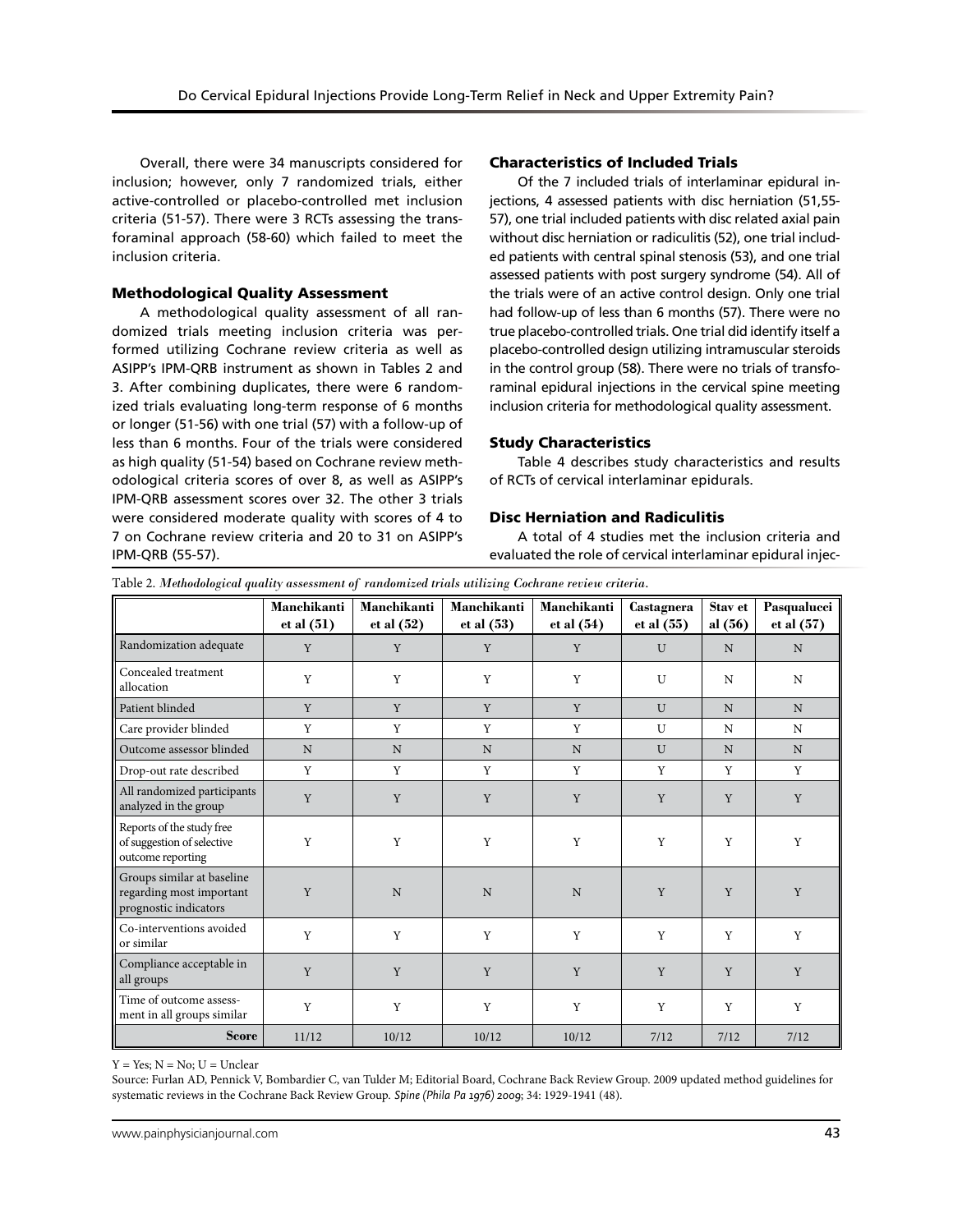|       |                                                                              | Manchikanti<br>et al (51) | Manchikanti<br>et al (52) | Manchikanti<br>et al (53) | Manchikanti<br>et al (54) | Castagnera<br>et al $(55)$ | Stav et<br>al $(56)$ | Pasqualucci<br>et al (57) |
|-------|------------------------------------------------------------------------------|---------------------------|---------------------------|---------------------------|---------------------------|----------------------------|----------------------|---------------------------|
| I.    | TRIAL DESIGN GUIDANCE AND REPORTING                                          |                           |                           |                           |                           |                            |                      |                           |
| $1.$  | <b>Consort</b> or Spirit                                                     | 3                         | 3                         | 3                         | 3                         | 1                          | $\mathbf{1}$         | $\mathbf{1}$              |
| II.   | <b>DESIGN FACTORS</b>                                                        |                           |                           |                           |                           |                            |                      |                           |
| 2.    | Type and Design of Trial                                                     | 2                         | $\overline{c}$            | $\overline{c}$            | $\overline{c}$            | 2                          | 2                    | $\overline{c}$            |
| 3.    | Setting/Physician                                                            | $\overline{c}$            | $\overline{c}$            | $\overline{c}$            | $\overline{c}$            | 1                          | $\mathbf{1}$         | $\mathbf{1}$              |
| 4.    | Imaging                                                                      | 3                         | 3                         | 3                         | $\mathfrak{Z}$            | $\boldsymbol{0}$           | $\mathbf{0}$         | $\overline{0}$            |
| 5.    | Sample Size                                                                  | 3                         | 3                         | $\overline{c}$            | $\overline{c}$            | $\boldsymbol{0}$           | $\boldsymbol{0}$     | $\boldsymbol{0}$          |
| 6.    | Statistical Methodology                                                      | $\mathbf{1}$              | $\mathbf{1}$              | $\mathbf{1}$              | $\mathbf{1}$              | $\mathbf{1}$               | $\mathbf{1}$         | $\mathbf{1}$              |
| III.  | PATIENT FACTORS                                                              |                           |                           |                           |                           |                            |                      |                           |
| 7.    | Inclusiveness of Population                                                  | $\overline{2}$            | $\overline{2}$            | 2                         | $\overline{2}$            | $\overline{c}$             | $\overline{2}$       | $\overline{2}$            |
| 8.    | Duration of Pain                                                             | $\overline{c}$            | $\overline{c}$            | $\overline{c}$            | $\overline{2}$            | $\overline{c}$             | $\overline{c}$       | $\mathbf{1}$              |
| 9.    | <b>Previous Treatments</b>                                                   | $\overline{c}$            | $\overline{2}$            | $\overline{c}$            | $\overline{2}$            | $\overline{c}$             | $\overline{c}$       | $\overline{c}$            |
| 10.   | Duration of Follow-up with Ap-<br>propriate Interventions                    | 3                         | 3                         | $\boldsymbol{2}$          | 2                         | $\mathbf{1}$               | $\mathbf{1}$         | $\mathbf{1}$              |
| IV.   | <b>OUTCOMES</b>                                                              |                           |                           |                           |                           |                            |                      |                           |
| 11.   | Outcomes Assessment Criteria for<br>Significant Improvement                  | $\overline{4}$            | $\overline{4}$            | $\overline{4}$            | $\overline{4}$            | 2                          | 2                    | 2                         |
| 12.   | Analysis of all Randomized Par-<br>ticipants in the Groups                   | $\overline{2}$            | 2                         | 2                         | 2                         | 2                          | 2                    | 2                         |
| 13.   | Description of Drop Out Rate                                                 | $\overline{2}$            | $\overline{2}$            | $\overline{2}$            | $\overline{2}$            | $\overline{2}$             | $\overline{2}$       | $\overline{2}$            |
| 14.   | Similarity of Groups at Base-<br>line for Important Prognostic<br>Indicators | $\boldsymbol{0}$          | 1                         | $\mathbf{1}$              | $\mathbf{1}$              | 1                          | $\mathbf{1}$         | $\mathbf{1}$              |
| 15.   | Role of Co-Interventions                                                     | $\mathbf{1}$              | $\mathbf{1}$              | $\mathbf{1}$              | $\mathbf{1}$              | $\mathbf{1}$               | $\mathbf{1}$         | $\mathbf{1}$              |
| V.    | <b>RANDOMIZATION</b>                                                         |                           |                           |                           |                           |                            |                      |                           |
| 16.   | Method of Randomization                                                      | $\overline{2}$            | $\overline{2}$            | $\overline{c}$            | $\overline{2}$            | $\boldsymbol{0}$           | $\boldsymbol{0}$     | $\boldsymbol{0}$          |
| VI.   | ALLOCATION CONCEALMENT                                                       |                           |                           |                           |                           |                            |                      |                           |
| 17.   | <b>Concealed Treatment Allocation</b>                                        | $\overline{c}$            | $\mathbf{2}$              | $\overline{c}$            | $\overline{c}$            | $\boldsymbol{0}$           | $\boldsymbol{0}$     | $\boldsymbol{0}$          |
| VII.  | <b>BLINDING</b>                                                              |                           |                           |                           |                           |                            |                      |                           |
| 18.   | <b>Patient Blinding</b>                                                      | $\mathbf{1}$              | $\mathbf{1}$              | $\mathbf{1}$              | $\mathbf{1}$              | $\boldsymbol{0}$           | $\boldsymbol{0}$     | $\boldsymbol{0}$          |
| 19.   | Care Provider Blinding                                                       | $\mathbf{1}$              | $\mathbf{1}$              | $\mathbf{1}$              | $\mathbf{1}$              | $\bf{0}$                   | $\boldsymbol{0}$     | $\boldsymbol{0}$          |
| 20.   | <b>Outcome Assessor Blinding</b>                                             | $\overline{0}$            | $\overline{0}$            | $\mathbf{0}$              | $\mathbf{0}$              | $\mathbf 0$                | $\boldsymbol{0}$     | $\overline{0}$            |
| VIII. | CONFLICTS OF INTEREST                                                        |                           |                           |                           |                           |                            |                      |                           |
| 21.   | Funding and Sponsorship                                                      | $\overline{c}$            | $\overline{c}$            | $\overline{c}$            | $\overline{2}$            | $\overline{c}$             | $\overline{c}$       | $\overline{c}$            |
| 22.   | Conflicts of Interest                                                        | 3                         | $\mathfrak{Z}$            | $\sqrt{3}$                | $\mathbf{3}$              | 3                          | 3                    | 3                         |
|       | TOTAL MAXIMUM                                                                | 43                        | 44                        | 42                        | 42                        | 25                         | 25                   | 24                        |

# Table 3. *Methodologic quality assessment of randomized trials utilizing ASIPPs utilizing IPM – QRB.*

Source: Manchikanti L, Hirsch JA, Cohen SP, Heavner JF, Falco FJE. Assessment of methodologic quality of randomized trials of interventional techniques: Development of interventional pain management specific instrument. Pain Physician 2014; 17: E263-E290 (49).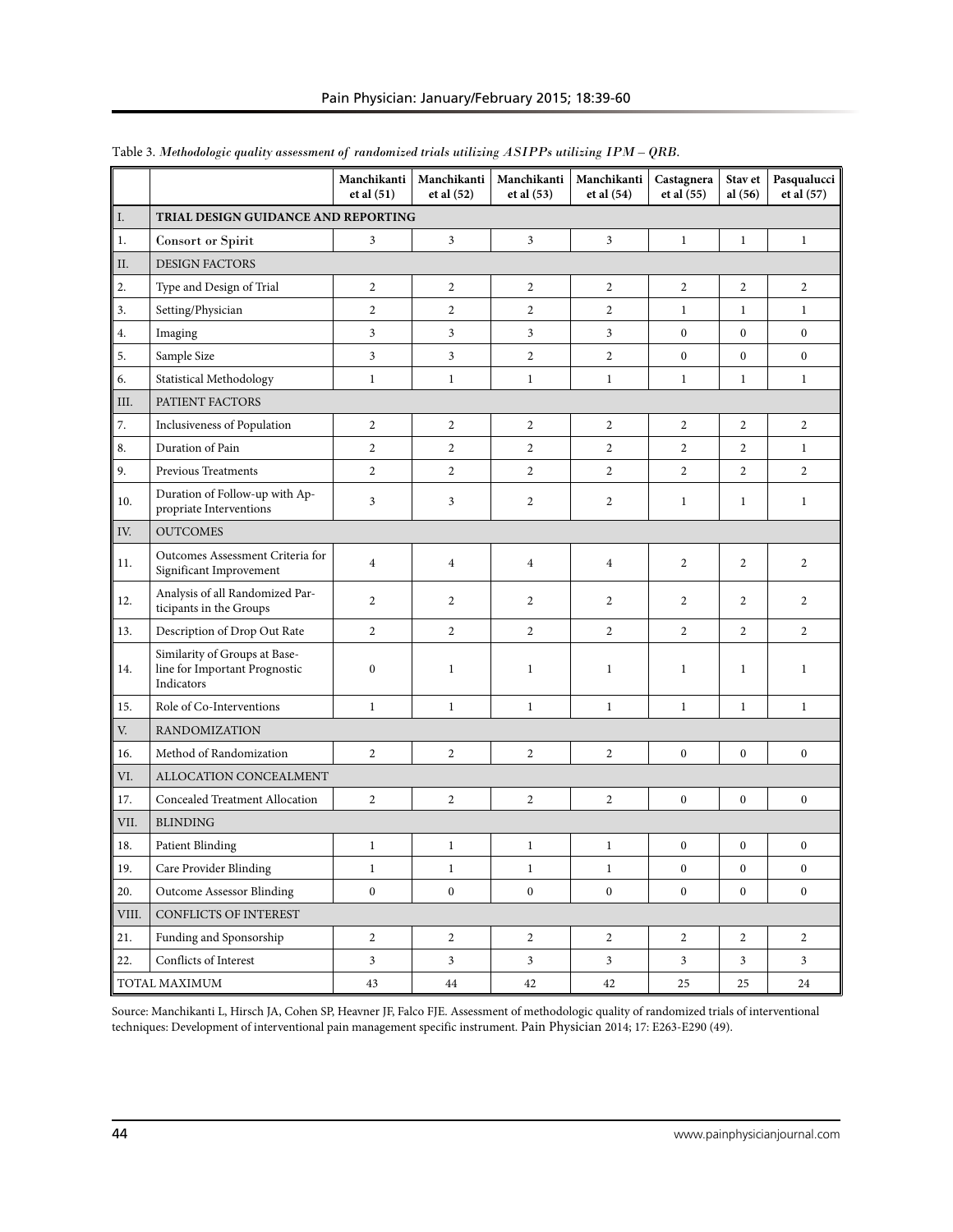| Study                                                                                                                                                       | Participants/                                                                                                                                                                                        | Outcome                                                                                                |                                                                                                        | <b>Pain Relief and Function</b>                                                                                |                                                                                                                 |                                                                                                                         | Results/Comment(s)                                                                                                                                                                                                                                                                                                                                                   |
|-------------------------------------------------------------------------------------------------------------------------------------------------------------|------------------------------------------------------------------------------------------------------------------------------------------------------------------------------------------------------|--------------------------------------------------------------------------------------------------------|--------------------------------------------------------------------------------------------------------|----------------------------------------------------------------------------------------------------------------|-----------------------------------------------------------------------------------------------------------------|-------------------------------------------------------------------------------------------------------------------------|----------------------------------------------------------------------------------------------------------------------------------------------------------------------------------------------------------------------------------------------------------------------------------------------------------------------------------------------------------------------|
| Study<br>Characteristics                                                                                                                                    | <b>Interventions</b>                                                                                                                                                                                 | <b>Measures</b>                                                                                        | 3 mos.                                                                                                 | 6 mos.                                                                                                         | 12 mos.                                                                                                         | 2 years                                                                                                                 |                                                                                                                                                                                                                                                                                                                                                                      |
| Manchikanti et<br>al, 2013 (51)<br>RA, AC, F<br>Cervical disc<br>herniation<br><b>Quality Scores:</b><br>$Cochrane =$<br>11/12<br>$IPM-QRB =$<br>43/48      | $Total = 120$<br>Local anesthetic<br>$= 60$<br>Local anesthetic<br>with steroids $= 60$<br>Local anesthetic or<br>with Celestone<br>Average number of<br>injections = $5$ to 6<br>for 2 years        | Significant<br>improvement<br>$> 50\%$ pain<br>relief and $> 50\%$<br>functional status<br>improvement | Overall:<br>LA 83% vs<br>LA with<br>steroid 70%<br>Successful:<br>LA 91% vs.<br>LA with<br>steroid 84% | Overall:<br>LA 82% vs<br>LA with<br>steroid<br>73%<br>Successful:<br>LA 91%<br>vs. LA<br>with ste-<br>roid 86% | Overall:<br>LA 72% vs<br>LA with<br>steroid<br>68%<br>Successful:<br>LA 77%<br>vs. LA<br>with ste-<br>roid 82%  | Overall:<br>LA 72%<br>vs LA<br>with<br>steroid<br>68%<br>Success-<br>ful:<br>LA 77%<br>vs. LA<br>with<br>steroid<br>80% | • Cervical interlaminar<br>epidural injections were<br>effective in 77% with local<br>anesthetic or 80% with<br>steroids in the successful<br>groups after 2 years.<br>• An active-control trial<br>conducted with fluoroscopy<br>under appropriate circum-<br>stances in a private practice<br>with contemporary inter-<br>ventional pain management<br>techniques. |
| Manchikanti et<br>al, 2014 (52)<br>RA, AC, F<br>Cervical disco-<br>genic pain<br><b>Quality Scores:</b><br>$Cochrane =$<br>10/12<br>$IPM-QRB =$<br>44/48    | Total = $120$<br>Local anesthetic<br>$only = 60$<br>Local anesthetic<br>with steroids $= 60$<br>Local anesthetic or<br>with Celestone<br>Average number of<br>injections = $5$ to $6$<br>for 2 years | Significant<br>improvement<br>$> 50\%$ pain<br>relief and $> 50\%$<br>functional status<br>improvement | Overall:<br>LA 68% vs<br>LA with<br>steroid 77%<br>Successful:<br>LA 75% vs.<br>LA with<br>steroid 82% | Overall:<br>LA 67% vs<br>LA with<br>steroid<br>73%<br>Successful:<br>LA 73%<br>vs. LA<br>with ste-<br>roid 79% | Overall:<br>LA 72% vs<br>LA with<br>steroid<br>68%<br>Successful:<br>LA 78%<br>vs. LA<br>with ste-<br>roid 73%  | Overall:<br>LA 73%<br>vs LA<br>with<br>steroid<br>70%<br>Success-<br>ful:<br>LA 78%<br>vs. LA<br>with<br>steroid<br>75% | • Cervical interlaminar<br>epidural injections were<br>effective in 78% with local<br>anesthetic or 75% with<br>steroids in the successful<br>groups after 2 years.<br>• An active-control trial<br>conducted with fluoroscopy<br>under appropriate circum-<br>stances in a private practice<br>with contemporary inter-<br>ventional pain management<br>techniques. |
| Manchikanti et<br>al, 2012 (53)<br>RA, AC, F<br>Cervical spinal<br>stenosis<br><b>Quality Scores:</b><br>$Cochrane =$<br>10/12<br>$IPM-QRB =$<br>42/48      | Total = $60$<br>Local anesthetic<br>$only = 30$<br>Local anesthetic<br>with steroids $=$ 30<br>Local anesthetic or<br>with Celestone<br>Average number of<br>injections = $3$ to $4$<br>for 2 years  | Significant<br>improvement<br>$> 50\%$ pain<br>relief and $> 50\%$<br>functional status<br>improvement | Overall:<br>LA 77% vs<br>LA with<br>steroid 87%<br>Successful:<br>LA 79% vs.<br>LA with<br>steroid 92% | Overall:<br>LA 87% vs<br>LA with<br>steroid<br>80%<br>Successful:<br>LA 90%<br>vs. LA<br>with ste-<br>roid 89% | Overall:<br>LA 73% vs<br>LA with<br>steroid<br>70%<br>Successful:<br>LA 76%<br>vs. I.A<br>with ste-<br>roid 77% | NA                                                                                                                      | · Significant pain relief<br>was seen in 87 % in both<br>groups, while in Group<br>I, 77 % and in Group II,<br>87% had functional status<br>improvement.<br>• An active-control trial<br>conducted with fluoroscopy<br>under appropriate circum-<br>stances in a private practice<br>with contemporary inter-<br>ventional pain management<br>techniques.            |
| Manchikanti et al,<br>2012 (54)<br>RA, AC, F<br>Cervical post sur-<br>gery syndrome<br><b>Quality Scores:</b><br>Cochrane = $10/12$<br>$IPM-QRB =$<br>42/48 | $Total = 56$<br>Local anesthetic<br>$only = 28$<br>Local anesthetic<br>with steroids $= 28$<br>Local anesthetic or<br>with Celestone<br>Average number of<br>injections = $3$ to $4$<br>for one year | Significant<br>improvement<br>$> 50\%$ pain<br>relief and $> 50\%$<br>functional status<br>improvement | Overall:<br>LA 68% vs<br>LA with<br>steroid 68%<br>Successful:<br>LA 83% vs.<br>LA with<br>steroid 72% | Overall:<br>LA 64% vs<br>LA with<br>steroid<br>71%<br>Successful:<br>LA 78%<br>vs. LA<br>with ste-<br>roid 80% | Overall:<br>LA 71% vs<br>LA with<br>steroid<br>64%<br>Successful:<br>LA 87%<br>vs. LA<br>with ste-<br>roid 72%  | NA                                                                                                                      | • Cervical interlaminar<br>epidural injections were<br>effective in 87% with local<br>anesthetic or 72% with<br>steroids in the successful<br>groups after 2 years.<br>• An active-control trial<br>conducted with fluoroscopy<br>under appropriate circum-<br>stances in a private practice<br>with contemporary inter-<br>ventional pain management<br>techniques. |

|  |  |  | Table 4. Study characteristics and results of cervical interlaminar randomized controlled trials. |
|--|--|--|---------------------------------------------------------------------------------------------------|
|  |  |  |                                                                                                   |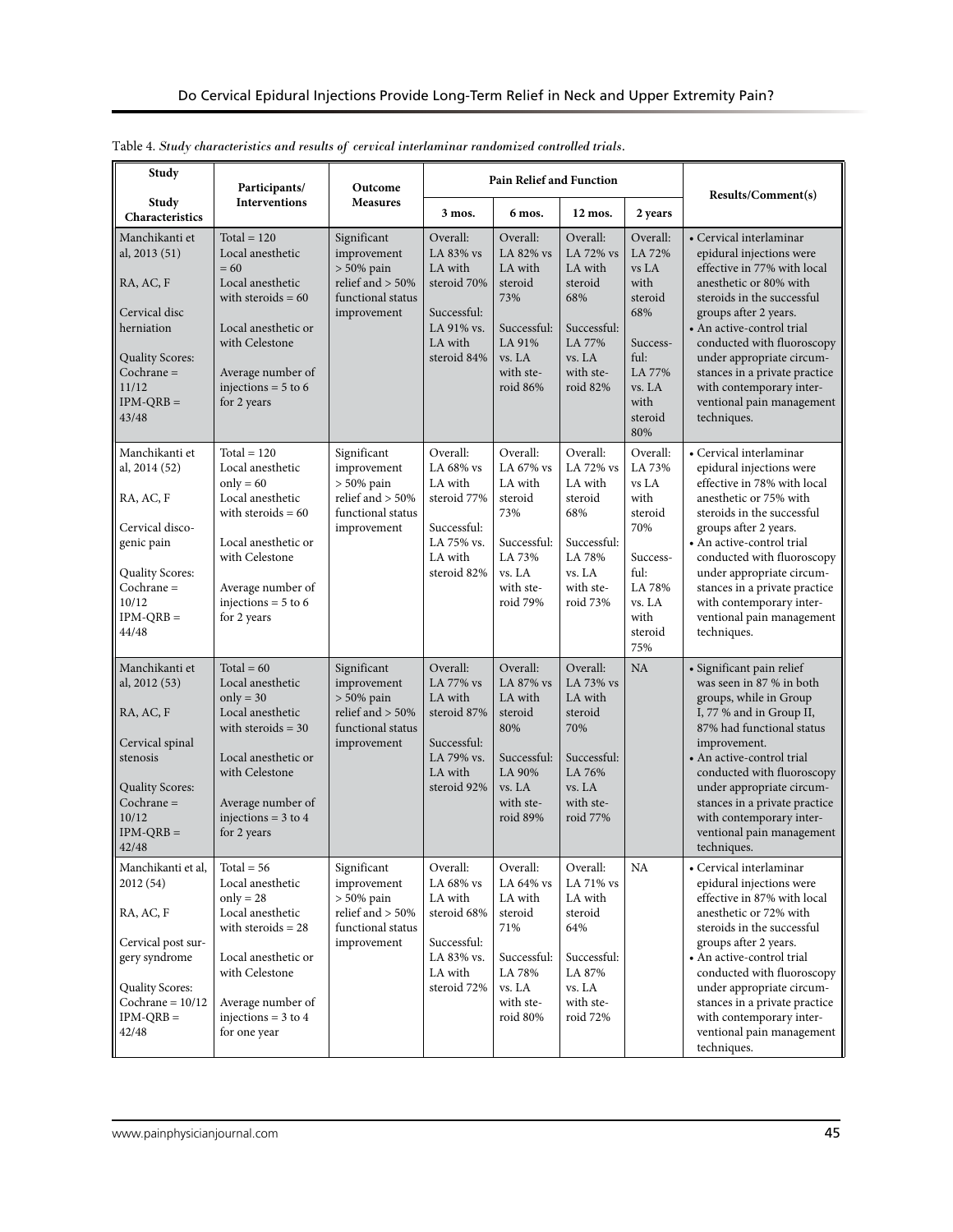| Study                                                                                                                                                                 | Participants/                                                                                                                                                                                                                                                                                                                                                                                                                              | Outcome                                                                                                           | <b>Pain Relief and Function</b> |                                                                   | Results/Comment(s) |           |                                                                                                                                                                                                                                                                                                                                                                                                                                                    |
|-----------------------------------------------------------------------------------------------------------------------------------------------------------------------|--------------------------------------------------------------------------------------------------------------------------------------------------------------------------------------------------------------------------------------------------------------------------------------------------------------------------------------------------------------------------------------------------------------------------------------------|-------------------------------------------------------------------------------------------------------------------|---------------------------------|-------------------------------------------------------------------|--------------------|-----------|----------------------------------------------------------------------------------------------------------------------------------------------------------------------------------------------------------------------------------------------------------------------------------------------------------------------------------------------------------------------------------------------------------------------------------------------------|
| Study<br>Characteristics                                                                                                                                              | <b>Interventions</b>                                                                                                                                                                                                                                                                                                                                                                                                                       | <b>Measures</b>                                                                                                   | 3 mos.                          | 6 mos.                                                            | 12 mos.            | 2 years   |                                                                                                                                                                                                                                                                                                                                                                                                                                                    |
| Castagnera et al,<br>1994 (55)<br>RA, AC, B<br>Cervical disc<br>herniation and<br>radiculitis<br><b>Quality Scores:</b><br>Cochrane = $7/12$<br>$IPM-QRB =$<br>25/48  | Total = $24$<br>Local anesthetic +<br>steroid $= 14$<br>Local anesthetic +<br>steroid + morphine<br>$=10$<br>Number of injec-<br>$tions = 1$                                                                                                                                                                                                                                                                                               | Pain relief,<br>visual analog<br>scale, work<br>status                                                            | 79.2%                           | 79.2%                                                             | 79.2%              | <b>NA</b> | • Success rate was 78.5 % in<br>the steroid group and 80%<br>in the group with steroids<br>and morphine. Pain relief<br>remained stable with time<br>with long-term follow-up of<br>as much as 48 months with<br>mean of $43 \pm 18.1$ mos.<br>• Results suggested that a<br>single cervical epidural<br>steroid injection performed<br>produces long-lasting<br>pain relief, which is not<br>improved when morphine<br>is combined with steroids. |
| Stav et al, 1993<br>(56)<br>RA, AC, B<br>Cervical disc<br>herniation and<br>radiculitis<br><b>Quality Scores:</b><br>Cochrane = $7/12$<br>$IPM-QRB =$<br>25/48        | Total = $42$<br>Cervical epidural<br>steroid/lidocaine<br>injections = $25$<br>Steroid/lidocaine<br>injections into pos-<br>terior neck muscles<br>$= 17$<br>Number of injec-<br>$tions = 1 to 3$                                                                                                                                                                                                                                          | Pain relief,<br>change in range<br>of motion,<br>reduction of<br>daily dose of an-<br>algesics, return<br>to work | <b>NA</b>                       | NA                                                                | 68%<br>vs.11.8%    | NA        | • One year after the treat-<br>ment, 68% of patients<br>receiving epidural steroid<br>injections had very good<br>and good pain relief,<br>whereas only 11.8% of<br>group patients with intra-<br>muscular injections showed<br>improvement.<br>• This is a well-performed<br>randomized active-control<br>study, even though it<br>was performed without<br>fluoroscopy.                                                                          |
| Pasqualucci et al,<br>2007 (57)<br>RA, AC, B<br>Cervical disc<br>herniation and<br>radiculitis<br><b>Quality Scores:</b><br>Cochrane = $7/12$<br>$IPM-QRB =$<br>24/48 | 40 of 160<br>Bupivacaine with<br>methylprednisolone<br>acetate<br>Patients received a<br>single injection with<br>0.25% bupivacaine<br>with epinephrine<br>1 in 200,000 in a<br>volume of 6 mL with<br>80 mg of methyl-<br>prednisolone acetate<br>every 4-5 days to<br>a maximum of 8<br>blocks. Continu-<br>ous epidural group<br>patients received<br>catheterization with<br>repeat injection<br>12-24 hours and<br>steroids 4-5 days. | Pain control<br>of greater than<br>80%, pain-free<br>hours of sleep                                               | <b>NA</b>                       | Single vs.<br>continu-<br>ous 58.5%,<br>73.7%<br>improve-<br>ment | NA                 | NA        | • There was significant<br>decrease in pain control<br>and increase of pain-free<br>sleep with single as well as<br>continued administrations<br>in approximately 17 of 20<br>patients with single injec-<br>tion and 17 of 20 patients<br>with continuous infusion at<br>one month and 6 mos.                                                                                                                                                     |

Table 4 (cont.). *Study characteristics and results of cervical interlaminar randomized controlled trials.*

R = randomized; AC = active control; F = fluoroscopy; B = blind; LA = local anesthetic; IPM-QRB = Interventional Pain Management Techniques - Quality Appraisal of Reliability and Risk of Bias Assessment; NA = not applicable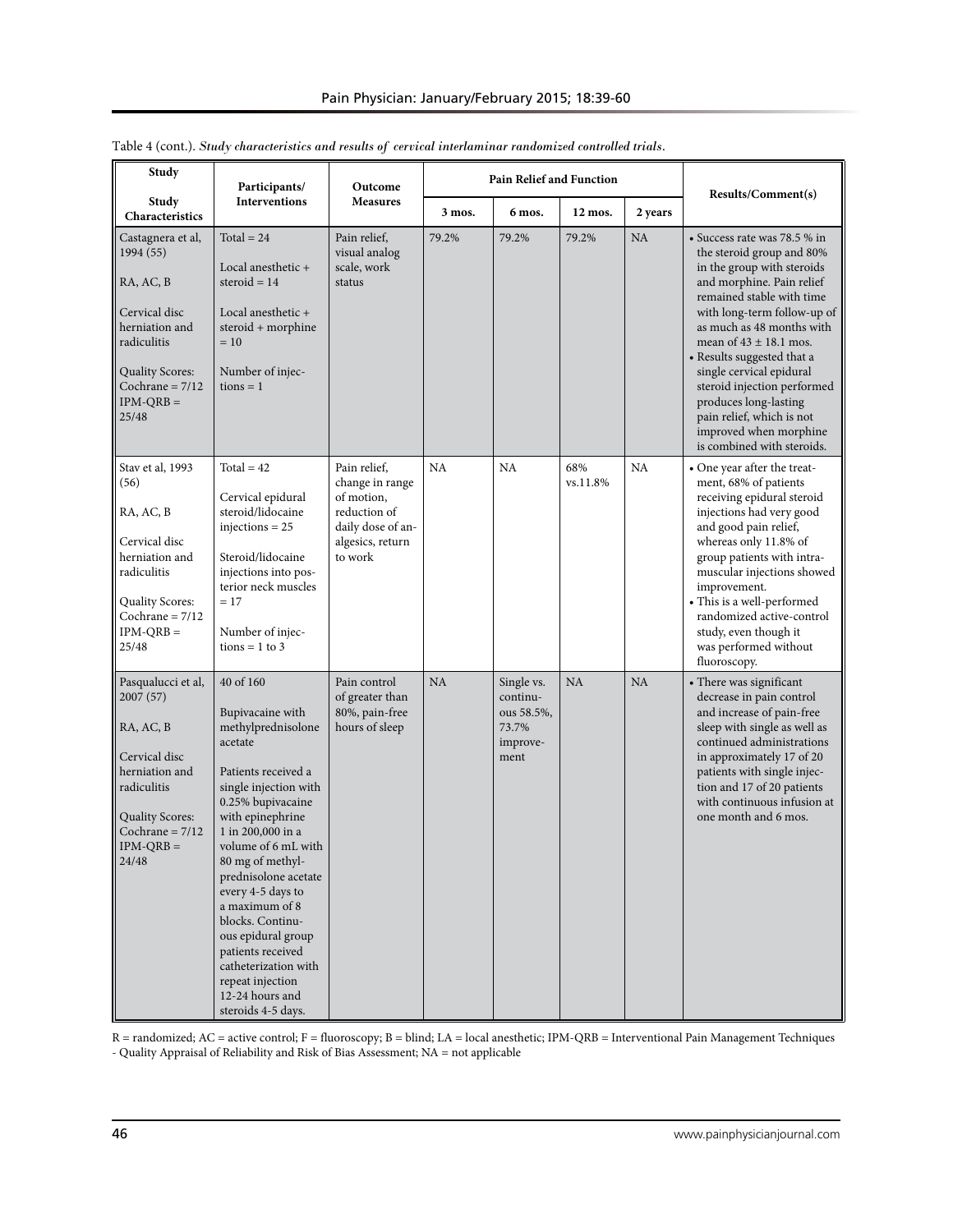tions in disc herniation or radiculitis (51,57-59). There was only one high quality randomized trial performed with an active-controlled design under fluoroscopic guidance (51). The remaining 3 studies of the epidural injections were performed blindly (57-59); one study described as a placebo-controlled design, administered steroids in the control group (58). Yet another study utilized morphine as an additive to the injected solution (57). Finally, the last study (59) compared continuous versus single epidural injections providing up to approximately 8 injections in the single group and assessed pain relief for only 6 month. The quality of these 3 studies performed without fluoroscopy was moderate.

Only one out of four randomized trial enrolled 120 participants with 60 subjects in each group, either with local anesthetic alone or local anesthetic plus steroids.

All the studies showed significant improvement compared to baseline, while there was no significant improvement among the groups, except in the study by Stav et al (56) where intramuscular steroid injections served as controls. However, this study enrolled only a small number of patients and provided only one injection. These results have not been replicated with improvement in a significant proportion of patients with only one epidural injection. The largest randomized trial by Manchikanti et al (51) showed significant improvement from the baseline at all levels, including function as well as disability. Of the 4 randomized trials meeting the inclusion criteria evaluating cervical interlaminar epidural injections, all of them showed positive results for the long-term; however, there was only one study for which the results were strong (51).

#### Axial or Discogenic Pain

There was only one study evaluating axial discogenic pain and the role of cervical interlaminar epidural injections in patients without disc herniation, radiculitis, or facet joint arthropathy (52). This study showed positive results. This was a large study performed in a contemporary interventional management practice setting utilizing an active-controlled design with 60 patients in each group.

This study showed positive results at all levels whether local anesthetic was utilized alone or combined with steroids, both in pain relief as well as functional status.

### Spinal Stenosis

There was only one randomized trial meeting the inclusion criteria in the evaluation of central spinal stenosis in the cervical spine (53). This study was of an active-controlled design and a preliminary report, but showed positive results.

### Post Surgery Syndrome

There was only one randomized trial evaluating the effectiveness of cervical interlaminar epidural injections in post surgery syndrome with or without steroids with an active-controlled design, but with preliminary results (54). The results were positive at 3, 6, and 12 months both for pain and functional status with or without steroids.

#### Meta-Analysis

No meta-analysis was performed, as none of the trials were homogenous for a specific condition. Only cervical disc herniation and radiculitis had a multiplicity of trials; although they were not homogenous. Among the 4 trials, one study compared local anesthetic with local anesthetic and steroids, a second study compared local anesthetic with steroids or steroid plus morphine, and the third trial compared local anesthetic with steroid or intramuscular steroids, and the fourth trial compared bupivacaine with methylprednisolone acetate in a short-term follow-up. In addition, follow-up was 2 years for one trial (51), one year for 2 of the trials (55,56), and only 6 months for one trial (57). Only one of the 4 trials (51) was conducted with fluoroscopy. The methodologic quality assessment also showed differences with one trial being high quality (51) and the remaining trials being moderate quality (55-57).

### Analysis of Evidence

Since there was no meta-analysis feasible, qualitative evidence was synthesized based on the specific condition for which the cervical interlaminar epidural injections were provided. Table 4 shows the results of all the included randomized trials with the effectiveness of interlaminar epidural injections for 4 specific conditions, namely, disc herniation or radiculitis, axial or discogenic pain, central spinal stenosis, and post surgery syndrome.

#### Level of Evidence

Based on ASIPP's grading of evidence criteria, the evidence is considered at 5 levels (50).

### Cervical Disc Herniation

For cervical disc herniation or radiculitis, based on one relevant high quality, large fluoroscopically direct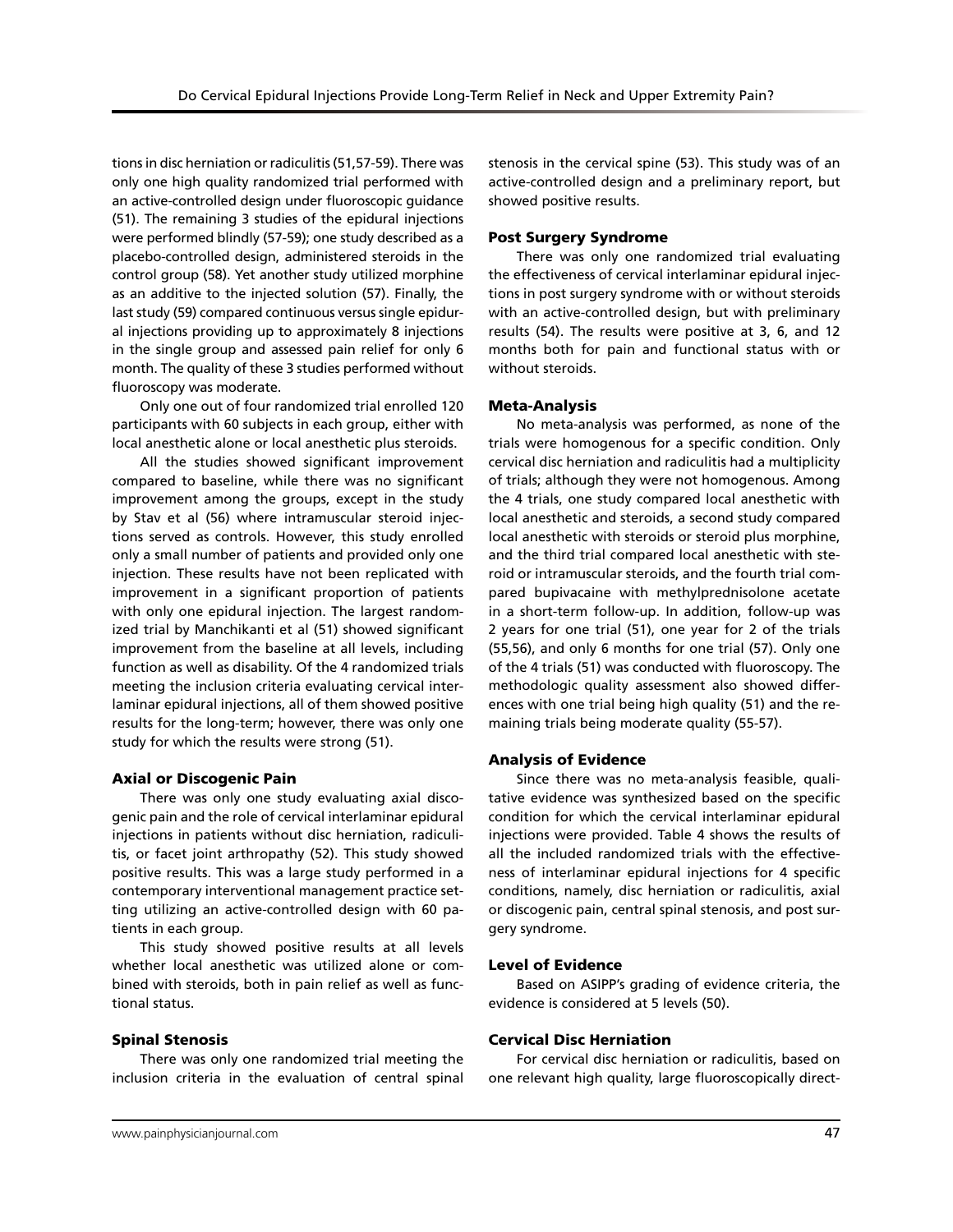ed active-controlled trial with local anesthetic with or without steroids (51), in conjunction with 3 moderate quality smaller randomized trials with positive results (55-57), the evidence is Level II supporting the benefit of cervical interlaminar epidural injections.

# Axial or Discogenic Pain

For cervical axial or discogenic pain without facet joint pain, based on one relevant high-quality, large fluoroscopically directed active-controlled trial with local anesthetic with or without steroids (54), the evidence is Level II supporting the benefit of cervical interlaminar epidural injections.

# Spinal Stenosis

For cervical central spinal stenosis or cervical radiculitis, based on one relevant high-quality, fluoroscopically directed active-controlled trial with local anesthetic with or without steroids (53), the evidence is Level II supporting the benefit of cervical interlaminar epidural injections.

# Post Surgery Syndrome

For cervical post surgery syndrome based on one relevant high-quality, fluoroscopically directed activecontrolled trial with local anesthetic with or without steroids (53), the evidence is Level II supporting the benefit of cervical interlaminar epidural injections.

# Summary of Evidence

In summary, there is Level II evidence for cervical interlaminar epidural injections administered in managing disc herniation, central spinal stenosis, discogenic pain, and post surgery syndrome with local anesthetic with or without steroids based on high-quality RCTs.

# **Discussion**

This systematic review on the effectiveness of cervical epidural injections in managing chronic neck pain with or without upper extremity pain assessed the efficacy of interlaminar epidural injections. There were, however, no randomized trials available for cervical transforaminal epidural injections. Based on relevant high-quality RCTs, the evidence shown here is Level II with at least one RCT for each pathologic condition, namely – cervical disc herniation and radiculitis, cervical central spinal stenosis, discogenic pain without facet joint pain or disc herniation, and cervical post surgery syndrome utilizing local anesthetic alone or with steroids.

Cervical disc herniation is readily diagnosed and one of the most common indications for surgical interventions in the spine. It is also believed that the course and prognosis of any spinal pain secondary to disc herniation and other causes are favorable; however, some patients continue to have persistent and disabling symptoms 2 years or longer and many undergo surgery. A multitude of surgical interventions in managing neck pain are becoming increasingly popular. The utilization of surgical interventions has increased 8-fold for anterior cervical discectomy and fusion from 1990 to 2004 with a 28-fold increase in those over 65 years of age (61). Overall there is concern about increasing surgical interventions and the success rate of these interventions, as they frequently result in post cervical surgery syndrome (62-70).

Similarly, assessments in Medicare populations (24- 27) showed an increase of 142% from 2000 to 2011 per 100,000 Medicare beneficiaries of cervical and thoracic transforaminal epidural injections and 123% of cervical and thoracic interlaminar epidural injections (24). However, these increases are significantly less than other cervical and thoracic facet joint interventions, which showed respective increases of 359% for cervical and thoracic facet joint nerve blocks and 836% for cervical and thoracic neurolytic procedures (27). Overall, the contribution of thoracic spine interventions is considered minor compared to cervical spine ailments.

The results of this systematic review are similar to some previous reviews (19,20); they do not, however, correlate with other reviews that have not been performed appropriately due to an inadequate literature search. Furthermore, the results from lumbar epidural injections have also been reciprocated to the cervical spine. While the results may be similar in the entire spine, whether it is cervical, lumbar or thoracic, the evidence in the lumbar spine has been inappropriately synthesized. Of importance, the systematic review by Pinto et al (71) which showed the efficacy of epidural injections for short-term relief without lack of efficacy for long-term. The criteria for long term is arbitrary, most studies use 6 months and greater as long term. Further it is unrealistic to expect one or two ESI to provide long term relief of 12 months or longer in spinal stenosis and compare these outcomes with patients who are on long term analgesic therapy or those who undergo surgery. In contrast, Manchikanti et al (72-74) and others (6,75-78) have shown contradictory results showing the efficacy of epidural injections with caudal, interlaminar, and transforaminal approaches for both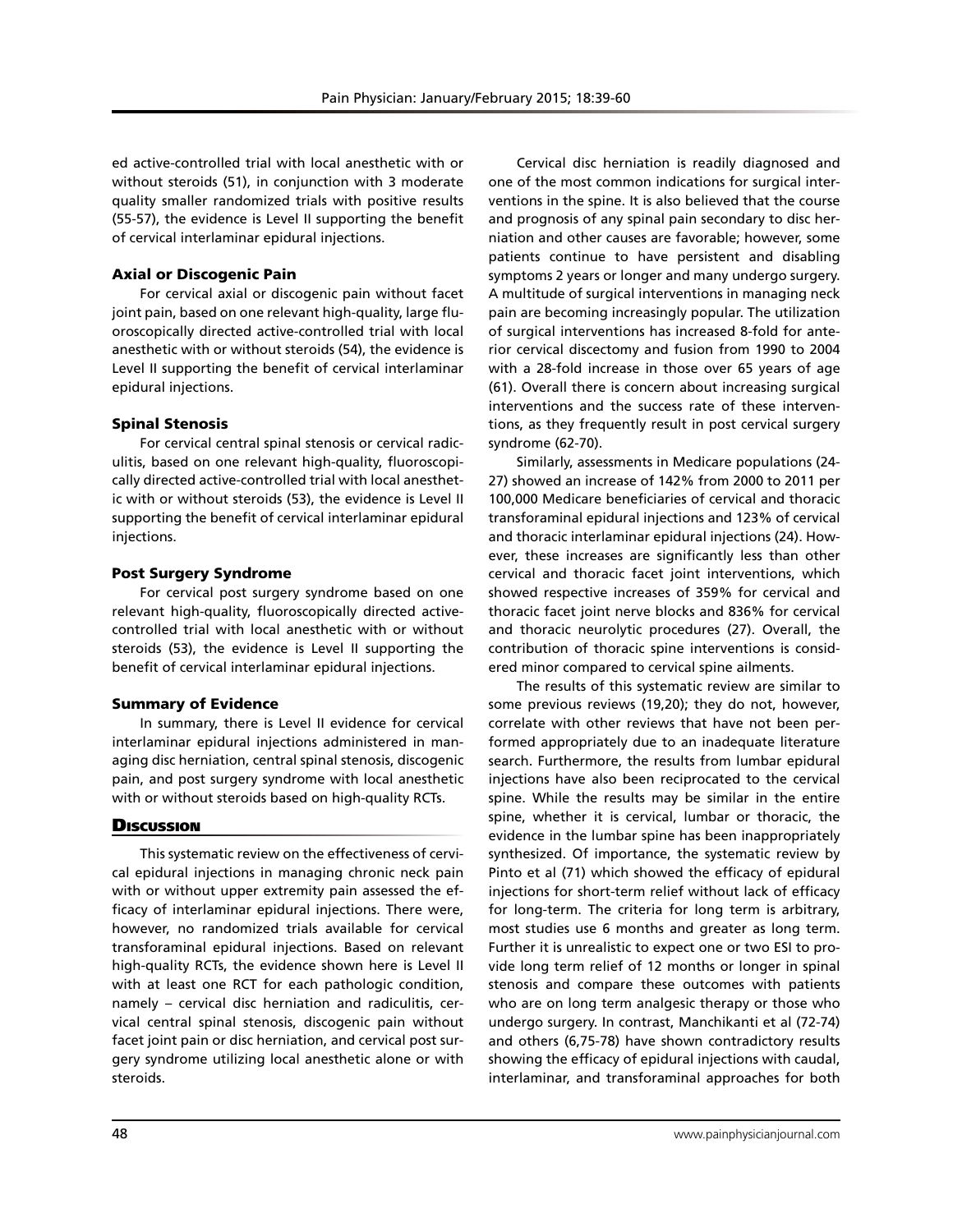the short term and long term when the analysis was performed appropriately. Pinto et al's (71) results have been criticized for multiple deficiencies (74,77,78). Pinto et al was criticized for utilizing methodological quality assessment criteria developed for physiotherapy, that the instrument was not validated for interventional techniques (74,79) and which differed substantially from criteria developed by the Cochrane review group (48). In contrast, in this systematic review we utilized strict methodological and bias assessment review criteria utilizing the well-established Cochrane review criteria instrument (48), as well as the recently developed IPM-QRB instrument (49), which incorporates all the ingredients necessary in the assessment of interventional techniques. In fact, the deficiencies of Cochrane review criteria have been addressed by others (78). In addition, Pinto et al (71) also included a multitude of heterogeneous studies that were labeled as homogeneous and conducted meta-analysis leading to inappropriate conclusions (74). The authors, in fact, have indicated erroneously that the studies were homogeneous based on the fact that reviewers decided that local anesthetic injection was a placebo (74). Such a methodology invalidates the entire concept of meta-analysis of homogenous studies. Pinto et al (71), similar to others (80-84), have utilized methodologies without attention to any clinical aspects. Pinto et al (71) also failed to consider the varying effects of placebo and nocebo, impure placebo, and the effects of injecting inactive solutions into active structures, concluding that injection of active solutions into active structures was placebo when it did not meet their criteria (6,85-87). In addition, multiple randomized trials, specifically of epidural injections utilizing only local anesthetic (51-54,88-95), have shown significant clinical effects. These effects were equal in the majority of the trials with the exception of a slight superiority in disc herniation confirmed by experimental studies (96,97) and a systematic review (78).

The underlying mechanism of action of epidurally administered steroids, local anesthetic the risks of local anesthetic have not been well understood (98-107). Steroids and local anesthetics have been described to exert their mechanism of action by a neural blockade that alters nociceptive input, the reflex mechanism of afferent fibers, self-sustaining activity of the neurons, and the pattern of central neuronal activities (6). In addition, corticosteroids have been shown to reduce inflammation by inhibiting either the synthesis or release of a number of proinflammatory mediators and by causing a reversible local anesthetic effect. The

emerging evidence also shows the long-lasting effect of local anesthetics. It has been postulated that local anesthetics provide relief by multiple mechanisms that include the suppression of nociceptive discharge, the blockade of sympathetic reflex arc, the blockade of axonal transport, the blockade of sensitization, and anti-inflammatory effects (6). Clinical as well as experimental evidence shows a lack of significant difference between local anesthetic alone or with steroids indicating that corticosteroids may be unnecessary for spinal injections. A common problem encountered with any epidural injection, however, is inaccurate needle placement, as this leads to inaccurate placement of the injectate (19,20). Consequently, proponents for fluoroscopic guidance in epidural injections advocate utilizing this technique in order to assure that medications reach the appropriate desired intervertebral space (108-111). Furthermore, target specificity of epidural injections has also been questioned in the utilization of interlaminar cervical epidural injections (108-111).

Multiple authors have assessed prognostic factors for cervical epidural injections (112-117). In a retrospective evaluation (112), the influence of chronic opioid use is shown as a negative predictive factor for response to cervical epidural steroid injections. This concept has been addressed in multiple publications for surgical interventions. In fact, studies have shown that opioid withdrawal is a difficult task (118-121). Another assessment (114) showed that patients who required narcotics for their symptom management prior to the procedure showed poor pain relief. Radiographic assessment as a prognostic factor was evaluated in 2 assessments (113,122). In one manuscript (113) it was shown that magnetic resonance imaging (MRI) predicted therapeutic response to epidural injections in patients with cervical radiculopathy and concluded that patients with central canal stenosis achieved a significantly better functional outcome after cervical epidural steroid injections than those without. In contrast, others (115,116) have shown better improvement with disc herniation than spinal stenosis which is also reflected in the findings of lumbar epidural injections.

It is crucial that safety be considered in the utilization of epidural injections (19). Multiple risks include bleeding, non-fluoroscopic performance of the procedure, heavily sedated patients or those under general anesthesia, and performing the procedure above C5-C6 level (19). Serious complications can occur including spinal cord trauma or nerve trauma, infection, and epidural hematoma, even though intravascular penetration,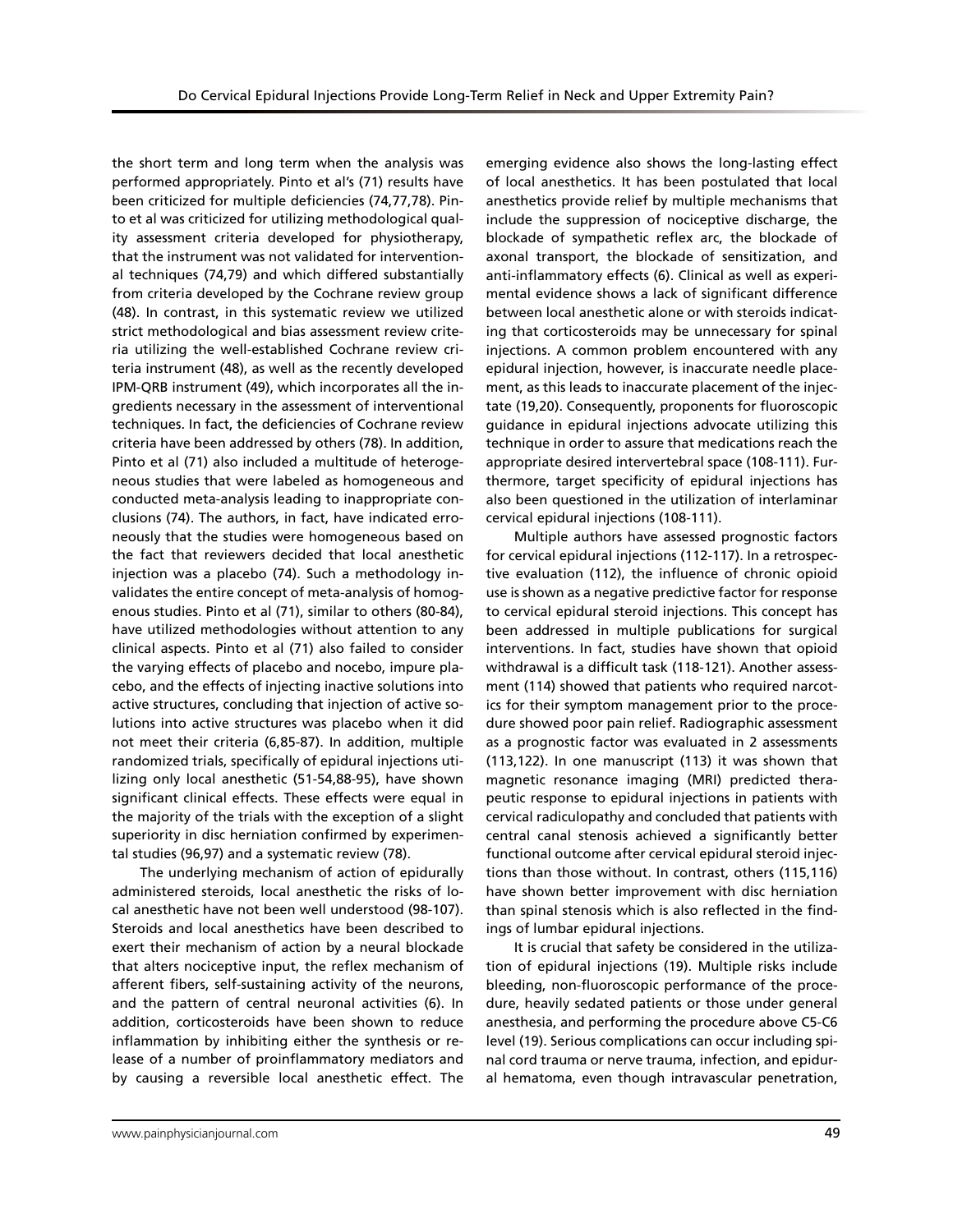subarachnoid puncture, and injection of particulate steroids into the radicular artery are major complications specifically with cervical transforaminal.

Multiple technological modifications have been described to improve the safety and efficacy of transforaminal epidural injections (122-125).

There is a wide array of literature to improve the safety of cervical transforaminal epidural injections with a posterior approach, extraforaminal technique, utilizing special needles and catheters, etc. The detailed description of these aspects is beyond this manuscript (19).

The limitations of this systematic review include the paucity of high-quality literature for each modality, with only a total of 7 RCTs available, 4 of them assessing disc herniation, and one randomized high-quality trial assessing spinal stenosis and discogenic pain and post surgery syndrome. In addition, among the 4 trials available assessing disc herniation, there was only one high-quality trial. Consequently, without homogeneity among the randomized trials, we were unable to perform meta-analysis. In addition, all evidence was obtained from activecontrolled trials, specifically for long-term improvement. Active-controlled trials compare 2 different procedures or drugs, thus, some may consider this as a weakness. One trial, described as placebo controlled, used intramuscular steroids, which also is an active-controlled trial. The majority of analytical flaws in evidence synthesis are based on methodologists repeatedly considering one of the drugs as placebo and comparing both drugs or both groups rather than baseline to follow-up periods, which is the only solution in active-controlled trials. Thus, the strengths of active-controlled trials include comparative evaluation, which has become pivotal in modern spine research given the difficulty associated with the design of appropriate placebo-controlled trials. However, there have been descriptions of appropriate placebo design, even in interventional techniques, in recent years with an inactive substance injected into an inactive structure. Thus, even though we considered active-controlled trials as a limitation, there are also multiple strengths to the use of active-controlled trials in deriving the evidence of efficacy. Furthermore, the strength of evidence we provided is qualitative evidence rather than quantitative evidence. We believe that this is appropriate since it is essential to assess the evidence appropriately rather than reach inappropriate conclusions with improper assessment.

The evidence seems to appear somewhat stronger for disc herniation with a multiplicity of studies in support and an absence of any negative studies to contradict these findings, even though only one was of high

quality for spinal stenosis, discogenic pain, and post surgery syndrome. There was only one trial in each category that was of high quality. Both long-term studies with a large number of patients assessing disc herniation and discogenic pain were of active control nature.

#### **Conclusion**

This systematic review, with a proper assessment of methodological quality and risk of bias, shows Level II evidence, which supports the benefit of cervical interlaminar epidural injections based on at least one high-quality, relevant RCT for each etiology studied: disc herniation, discogenic pain without facet joint pain or disc herniation, central spinal stenosis, and post surgery syndrome.

### Author Affiliations

Dr. Manchikanti is Medical Director of the Pain Management Center of Paducah, Paducah, KY, and Clinical Professor, Anesthesiology and Perioperative Medicine, University of Louisville, Louisville, KY.

Dr. Nampiaparampil is Assistant Professor, Rehabilitation Medicine, New York University School of Medicine, New York, NY.

Dr. Candido is Chairman and Professor, Department of Anesthesiology, Advocate Illinois Masonic Medical Center, Chicago, IL and Professor of Clinical Anesthesiology, University of Illinois College of Medicine, Chicago.

Dr. Bakshi is President of Manhattan Spine and Pain Medicine, New York, NY.

Dr. Grider is Medical Director, UK HealthCare Pain Services, Division Chief, Pain and Regional Anesthesia, and Associate Professor, Department of Anesthesiology, University of Kentucky, Lexington, KY.

Dr. Falco is Medical Director of Mid Atlantic Spine & Pain Physicians, Newark, DE; Director, Pain Medicine Fellowship Program, Temple University Hospital, Philadelphia, PA; and Adjunct Associate Professor, Department of PM&R, Temple University Medical School, Philadelphia, PA.

Dr. Sehgal is Director Interventional Pain Program, and Associate Professor and Director Pain Fellowship, Department of Orthopedics and Rehabilitation Medicine, University of Wisconsin School of Medicine and Public Health, Madison, WI.

Dr. Hirsch is Vice Chief of Interventional Care, Chief of Minimally Invasive Spine Surgery, Service Line Chief of Interventional Radiology, Director of Endovascular Neurosurgery and Neuroendovascular Program, Massachusetts General Hospital, and Associate Professor, Harvard Medical School, Boston, MA.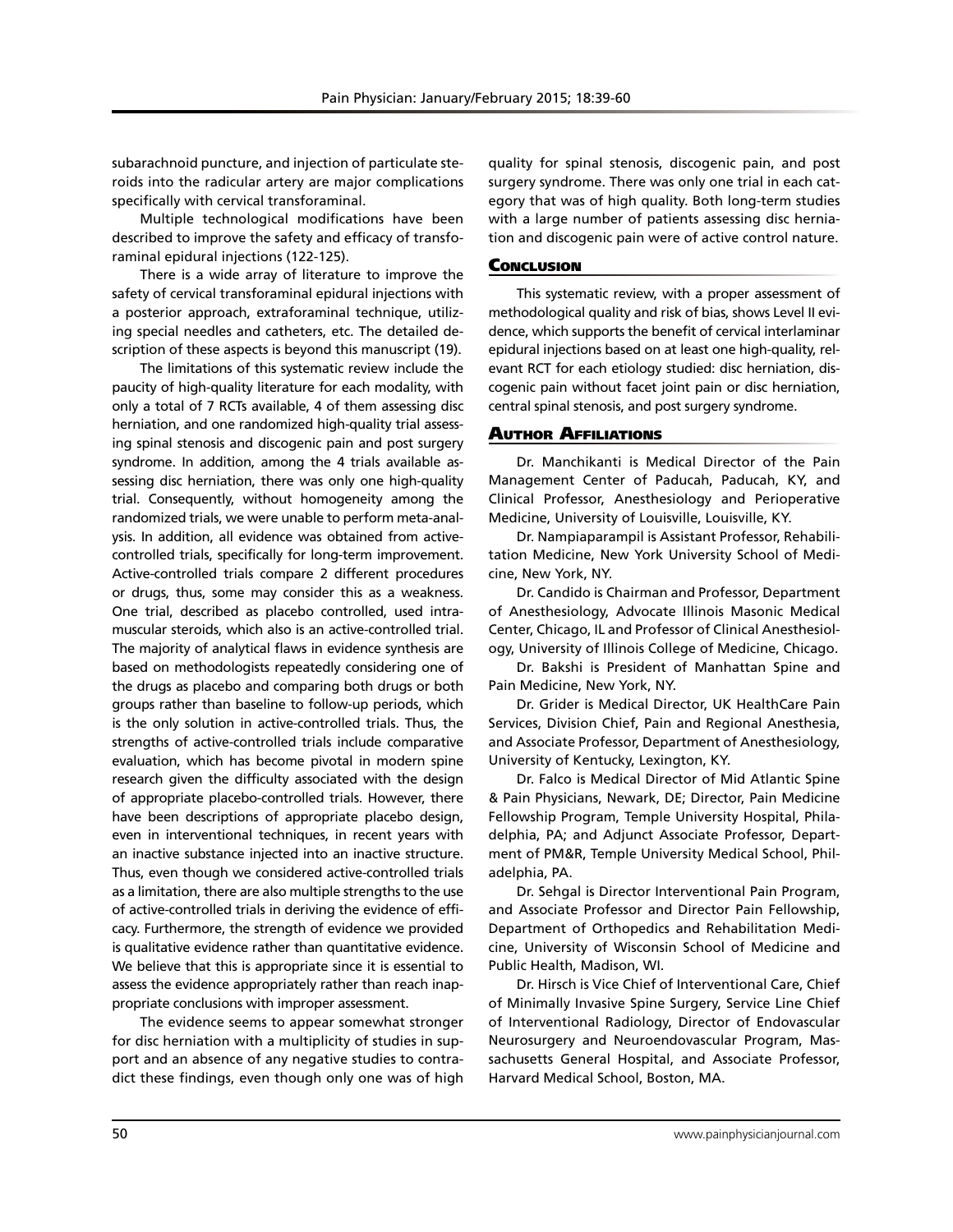# Disclaimer

There was no external funding in preparation of this manuscript. This manuscript was submitted to and withdrawn from the Journal of Spine.

# Conflict of Interest

Dr. Falco is a consultant for St. Jude Medical Inc. and Joimax Inc. Dr Sehgal is a consultant for Pfizer Inc, Mallinckrodt Inc and Pacira Inc.

A 1. Was the method of randomization adequate? A random (unpredictable) assignment sequence. Examples of adequate methods are coin toss (for studies with 2 groups), rolling a dice (for studies with 2 or more groups), drawing of balls of different colors, drawing of ballots with the study group labels from a dark bag, computer-generated random sequence, pre-ordered sealed envelopes, sequentially-ordered vials, telephone call to a central office, and pre-ordered list of treatment assignments. Examples of inadequate methods are alternation, birth date, social insurance/ security number, date in which they are invited to participate in the study, and hospital registration number. Yes/No/ Unsure  $\mathbf{B}$  2. Was the treatment allocation concealed? Assignment generated by an independent person not responsible for determining the eligibility of the patients. This person has no information about the persons included in the trial and has no influence on the assignment sequence or on the decision about eligibility of the patient. Yes/No/ Unsure C Was knowledge of the allocated interventions adequately prevented during the study? 3. Was the patient blinded to the intervention? This item should be scored "yes" if the index and control groups are indistinguishable for the patients or if the success of blinding was tested among the patients and it was successful. Yes/No/ Unsure 4. Was the care provider blinded to the intervention? This item should be scored "yes" if the index and control groups are indistinguishable for the care providers or if the success of blinding was tested among the care providers and it was successful. Yes/No/ Unsure 5. Was the outcome assessor blinded to the intervention? Adequacy of blinding should be assessed for the primary outcomes. This item should be scored "yes" if the success of blinding was tested among the outcome assessors and it was successful or: –for patient-reported outcomes in which the patient is the outcome assessor (e.g., pain, disability): the blinding procedure is adequate for outcome assessors if participant blinding is scored "yes" –for outcome criteria assessed during scheduled visit and that supposes a contact between participants and outcome assessors (e.g., clinical examination): the blinding procedure is adequate if patients are blinded, and the treatment or adverse effects of the treatment cannot be noticed during clinical examination –for outcome criteria that do not suppose a contact with participants (e.g., radiography, magnetic resonance imaging): the blinding procedure is adequate if the treatment or adverse effects of the treatment cannot be noticed when assessing the main outcome –for outcome criteria that are clinical or therapeutic events that will be determined by the interaction between patients and care providers (e.g., co-interventions, hospitalization length, treatment failure), in which the care provider is the outcome assessor: the blinding procedure is adequate for outcome assessors if item "4" (caregivers) is scored "yes" –for outcome criteria that are assessed from data of the medical forms: the blinding procedure is adequate if the treatment or adverse effects of the treatment cannot be noticed on the extracted data. Yes/No/ Unsure D Vere incomplete outcome data adequately addressed? 6. Was the drop-out rate described and acceptable? The number of participants who were included in the study but did not complete the observation period or were not included in the analysis must be described and reasons given. If the percentage of withdrawals and drop-outs does not exceed 20% for short-term follow-up and 30% for longterm follow-up and does not lead to substantial bias a "yes" is scored. Yes/No/ Unsure 7. Were all randomized participants analyzed in the group to which they were allocated? All randomized patients are reported/analyzed in the group they were allocated to by randomization for the most important moments of effect measurement (minus missing values) irrespective of non-compliance and co-interventions. Yes/No/ Unsure

Appendix 1. *Randomized controlled trials quality rating system.*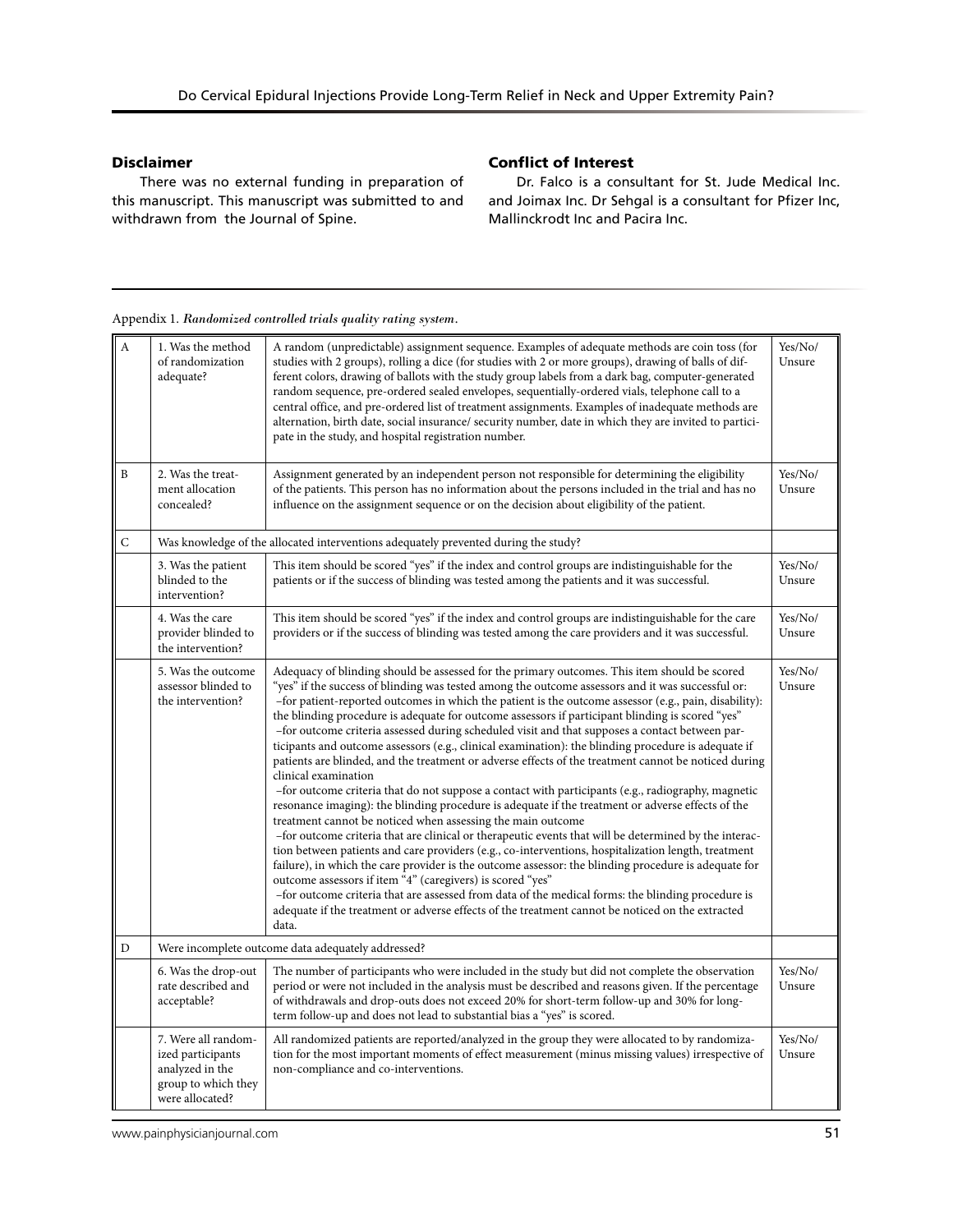| E | 8. Are reports of the<br>study free of sugges-<br>tion of selective out-<br>come reporting?              | In order to receive a "yes," the review author determines if all the results from all pre-specified out-<br>comes have been adequately reported in the published report of the trial. This information is either<br>obtained by comparing the protocol and the report, or in the absence of the protocol, assessing that<br>the published report includes enough information to make this judgment.                                                                                 | Yes/No/<br>Unsure |
|---|----------------------------------------------------------------------------------------------------------|-------------------------------------------------------------------------------------------------------------------------------------------------------------------------------------------------------------------------------------------------------------------------------------------------------------------------------------------------------------------------------------------------------------------------------------------------------------------------------------|-------------------|
| F | Other sources of potential bias:                                                                         |                                                                                                                                                                                                                                                                                                                                                                                                                                                                                     |                   |
|   | 9. Were the groups<br>similar at baseline<br>regarding the most<br>important prognos-<br>tic indicators? | In order to receive a "yes," groups have to be similar at baseline regarding demographic factors,<br>duration and severity of complaints, percentage of patients with neurological symptoms, and value<br>of main outcome measure(s).                                                                                                                                                                                                                                               | Yes/No/<br>Unsure |
|   | 10. Were co-inter-<br>ventions avoided or<br>similar?                                                    | This item should be scored "yes" if there were no co-interventions or they were similar between the<br>index and control groups.                                                                                                                                                                                                                                                                                                                                                    | Yes/No/<br>Unsure |
|   | 11. Was the compli-<br>ance acceptable in<br>all groups?                                                 | The reviewer determines if the compliance with the interventions is acceptable, based on the<br>reported intensity, duration, number, and frequency of sessions for both the index intervention and<br>control intervention(s). For example, physiotherapy treatment is usually administered over several<br>sessions; therefore, it is necessary to assess how many sessions each patient attended. For single-<br>session interventions (e.g., surgery), this item is irrelevant. | Yes/No/<br>Unsure |
|   | 12. Was the timing<br>of the outcome as-<br>sessment similar in<br>all groups?                           | Timing of outcome assessment should be identical for all intervention groups and for all important<br>outcome assessments.                                                                                                                                                                                                                                                                                                                                                          | Yes/No/<br>Unsure |

Appendix 1. *Randomized controlled trials quality rating system.* 

Adapted from: Furlan AD, Pennick V, Bombardier C, van Tulder M; Editorial Board, Cochrane Back Review Group. 2009 updated method guidelines for systematic reviews in the Cochrane Back Review Group. *Spine (Phila Pa 1976)* 2009; 34:1929-1941 (48).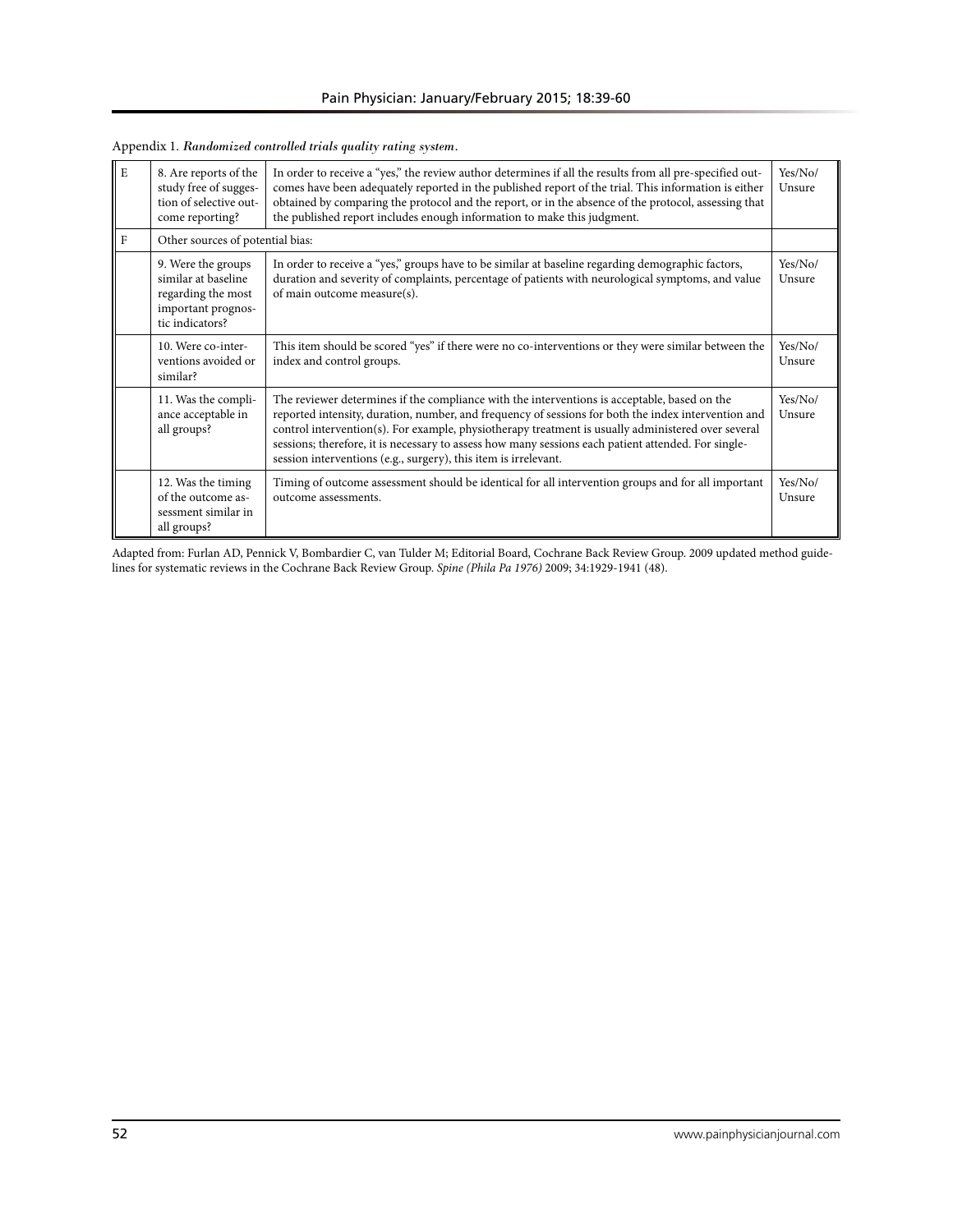|     |                                                                                                                                                                                  | Scoring          |
|-----|----------------------------------------------------------------------------------------------------------------------------------------------------------------------------------|------------------|
| I.  | TRIAL DESIGN GUIDANCE AND REPORTING                                                                                                                                              |                  |
| ı.  | <b>Consort or Spirit</b>                                                                                                                                                         |                  |
|     | Trial designed and reported without any guidance                                                                                                                                 | $\boldsymbol{0}$ |
|     | Trial designed and reported utilizing minimum criteria other than CONSORT or SPIRIT criteria or trial was conducted<br>prior to 2005                                             | 1                |
|     | Trial implies it was based on CONSORT or SPIRIT without clear description with moderately significant criteria for ran-<br>domized trials or the trial was conducted before 2005 | $\overline{2}$   |
|     | Explicit use of CONSORT or SPIRIT with identification of criteria or trial conducted with high level reporting and criteria<br>or conducted before 2005                          | 3                |
| П.  | <b>DESIGN FACTORS</b>                                                                                                                                                            |                  |
| 2.  | <b>Type and Design of Trial</b>                                                                                                                                                  |                  |
|     | Poorly designed control group (quasi selection, convenient sampling)                                                                                                             | $\boldsymbol{0}$ |
|     | Proper active-control or sham procedure with injection of active agent                                                                                                           | $\overline{c}$   |
|     | Proper placebo control (no active solutions into active structures)                                                                                                              | 3                |
| 3.  | <b>Setting/Physician</b>                                                                                                                                                         |                  |
|     | General setting with no specialty affiliation and general physician                                                                                                              | $\boldsymbol{0}$ |
|     | Specialty of anesthesia/PMR/neurology/radiology/ortho, etc.                                                                                                                      | $\mathbf{1}$     |
|     | Interventional pain management with interventional pain management physician                                                                                                     | $\overline{2}$   |
| 4.  | Imaging                                                                                                                                                                          |                  |
|     | <b>Blind</b> procedures                                                                                                                                                          | $\boldsymbol{0}$ |
|     | Ultrasound                                                                                                                                                                       | $\mathbf{1}$     |
|     | CT                                                                                                                                                                               | $\overline{2}$   |
|     | Fluoro                                                                                                                                                                           | 3                |
| 5.  | <b>Sample Size</b>                                                                                                                                                               |                  |
|     | Less than 50 participants in the study without appropriate sample size determination                                                                                             | $\mathbf{0}$     |
|     | Sample size calculation with less than 25 patients in each group                                                                                                                 | 1                |
|     | Appropriate sample size calculation with at least 25 patients in each group                                                                                                      | $\overline{c}$   |
|     | Appropriate sample size calculation with 50 patients in each group                                                                                                               | 3                |
| 6.  | <b>Statistical Methodology</b>                                                                                                                                                   |                  |
|     | None or inappropriate                                                                                                                                                            | $\boldsymbol{0}$ |
|     | Appropriate                                                                                                                                                                      | 1                |
| Ш.  | <b>PATIENT FACTORS</b>                                                                                                                                                           |                  |
| 7.  | <b>Inclusiveness of Population</b>                                                                                                                                               |                  |
| 7a. | For epidural procedures:                                                                                                                                                         |                  |
|     | Poorly identified mixed population                                                                                                                                               | $\mathbf{0}$     |
|     | Clearly identified mixed population                                                                                                                                              | $\mathbf{1}$     |
|     | Disorders specific trials (i.e. well defined spinal stenosis and disc herniation, disorder specific, disc herniation or spinal<br>stenosis or post surgery syndrome)             | $\overline{2}$   |
| 7b. | For facet or sacroiliac joint interventions:                                                                                                                                     |                  |
|     | No diagnostic blocks                                                                                                                                                             | $\bf{0}$         |
|     | Selection with single diagnostic blocks                                                                                                                                          | $\mathbf{1}$     |
|     | Selection with placebo or dual diagnostic blocks                                                                                                                                 | $\overline{c}$   |
| 8.  | <b>Duration of Pain</b>                                                                                                                                                          |                  |
|     | Less than 3 months                                                                                                                                                               | $\bf{0}$         |
|     | 3 to 6 months                                                                                                                                                                    | 1                |

Appendix 2. *Item checklist for assessment of randomized controlled trials of IPM techniques utilizing IPM – QRB.*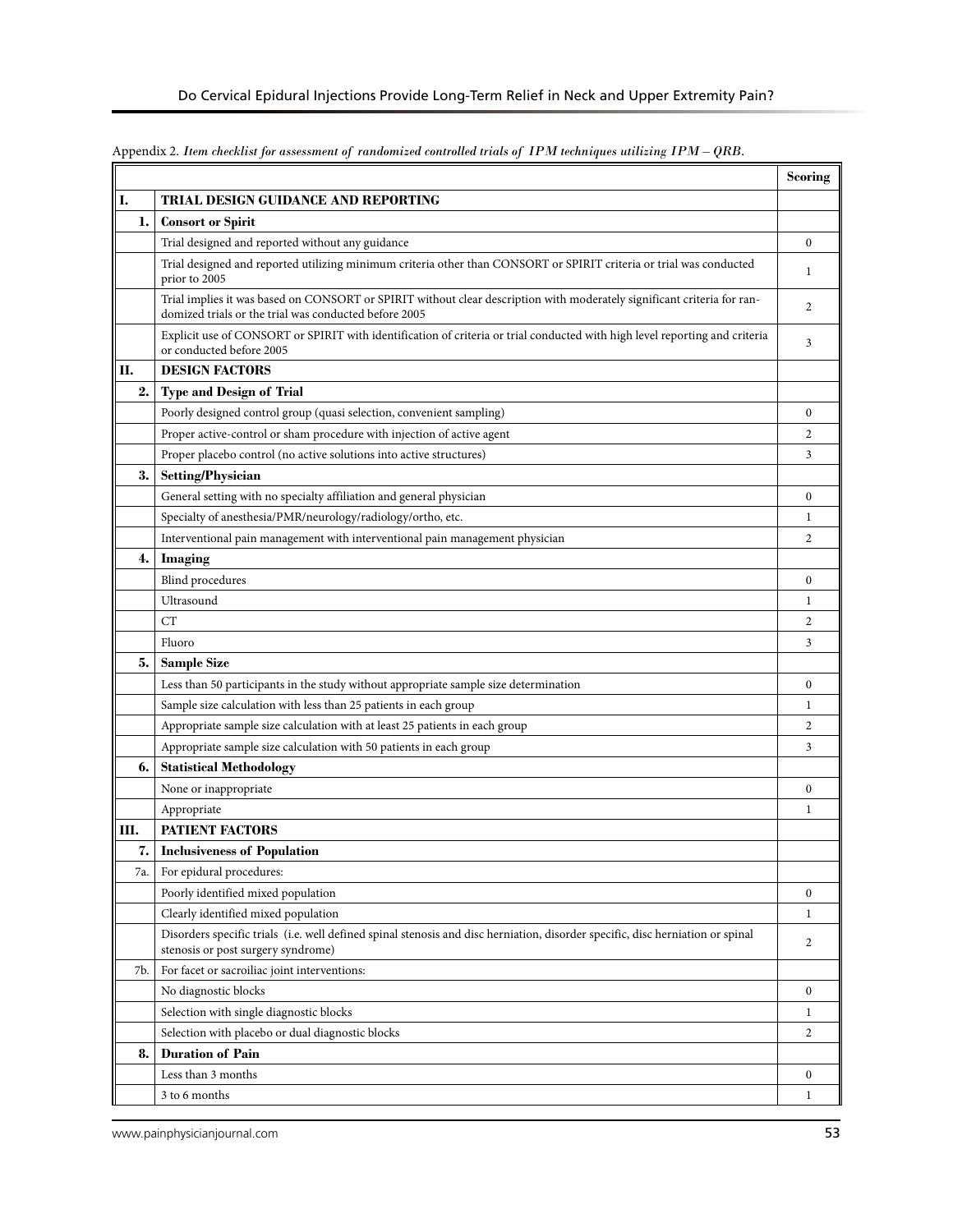|     |                                                                                                                                                                   | <b>Scoring</b>   |
|-----|-------------------------------------------------------------------------------------------------------------------------------------------------------------------|------------------|
|     | $> 6$ months                                                                                                                                                      | 2                |
| 9.  | <b>Previous Treatments</b>                                                                                                                                        |                  |
|     | Conservative management including drug therapy, exercise therapy, physical therapy, etc.                                                                          |                  |
|     | Were not utilized                                                                                                                                                 | $\bf{0}$         |
|     | Were utilized sporadically in some patients                                                                                                                       | 1                |
|     | Were utilized in all patients                                                                                                                                     | 2                |
| 10. | Duration of Follow-up with Appropriate Interventions                                                                                                              |                  |
|     | Less than 3 months or 12 weeks for epidural or facet joint procedures, etc. and 6 months for intradiscal procedures and<br>implantables                           | 0                |
|     | 3 to 6 months for epidural or facet joint procedures, etc., or 1 year for intradiscal procedures or implantables                                                  | 1                |
|     | 6 months to 17 months for epidurals or facet joint procedures, etc., and 2 years or longer for discal procedures and<br>implantables                              | 2                |
|     | 18 months or longer for epidurals and facet joint procedures, etc., or 5 years or longer for discal procedures and<br>implantables                                | 3                |
| IV. | <b>OUTCOMES</b>                                                                                                                                                   |                  |
| 11. | <b>Outcomes Assessment Criteria for Significant Improvement</b>                                                                                                   |                  |
|     | No descriptions of outcomes<br>OR                                                                                                                                 | $\mathbf{0}$     |
|     | < 20% change in pain rating or functional status<br>Pain rating with a decrease of 2 or more points or more than 20% reduction                                    |                  |
|     | OR                                                                                                                                                                | 1                |
|     | functional status improvement of more than 20%                                                                                                                    |                  |
|     | Pain rating with decrease of $\geq 2$ points<br><b>AND</b>                                                                                                        | 2                |
|     | $\geq$ 20% change or functional status improvement of $\geq$ 20%                                                                                                  |                  |
|     | Pain rating with a decrease of 3 or more points or more than 50% reduction<br>OR<br>functional status improvement with a 50% or 40% reduction in disability score | 2                |
|     | Significant improvement with pain and function $\geq 50\%$ or 3 points and 40% reduction in disability scores                                                     | 4                |
| 12. | Analysis of all Randomized Participants in the Groups                                                                                                             |                  |
|     | Not performed                                                                                                                                                     | $\bf{0}$         |
|     | Performed without intent-to-treat analysis without inclusion of all randomized participants                                                                       | 1                |
|     | All participants included with or without intent-to-treat analysis                                                                                                | 2                |
| 13. | <b>Description of Drop Out Rate</b>                                                                                                                               |                  |
|     | No description of dropouts, despite reporting of incomplete data or $\geq$ 20% withdrawal                                                                         | $\mathbf{0}$     |
|     | Less than 20% withdrawal in one year in any group                                                                                                                 | $\mathbf{1}$     |
|     | Less than 30% withdrawal at 2 years in any group                                                                                                                  | 2                |
| 14. | Similarity of Groups at Baseline for Important Prognostic Indicators                                                                                              |                  |
|     | Groups dissimilar with significant influence on outcomes with or without appropriate randomization and allocation                                                 | $\boldsymbol{0}$ |
|     | Groups dissimilar without influence on outcomes despite appropriate randomization and allocation                                                                  | 1                |
|     | Groups similar with appropriate randomization and allocation                                                                                                      | 2                |
| 15. | Role of Co-Interventions                                                                                                                                          |                  |
|     | Co-interventions were provided but were not similar in the majority of participants                                                                               | $\boldsymbol{0}$ |
|     | No co-interventions or similar co-interventions were provided in the majority of the participants                                                                 | 1                |
| V.  | <b>RANDOMIZATION</b>                                                                                                                                              |                  |
| 16. | <b>Method of Randomization</b>                                                                                                                                    |                  |
|     | Quasi randomized or poorly randomized or not described                                                                                                            | $\boldsymbol{0}$ |

Appendix 2. *Item checklist for assessment of randomized controlled trials of IPM techniques utilizing IPM – QRB.*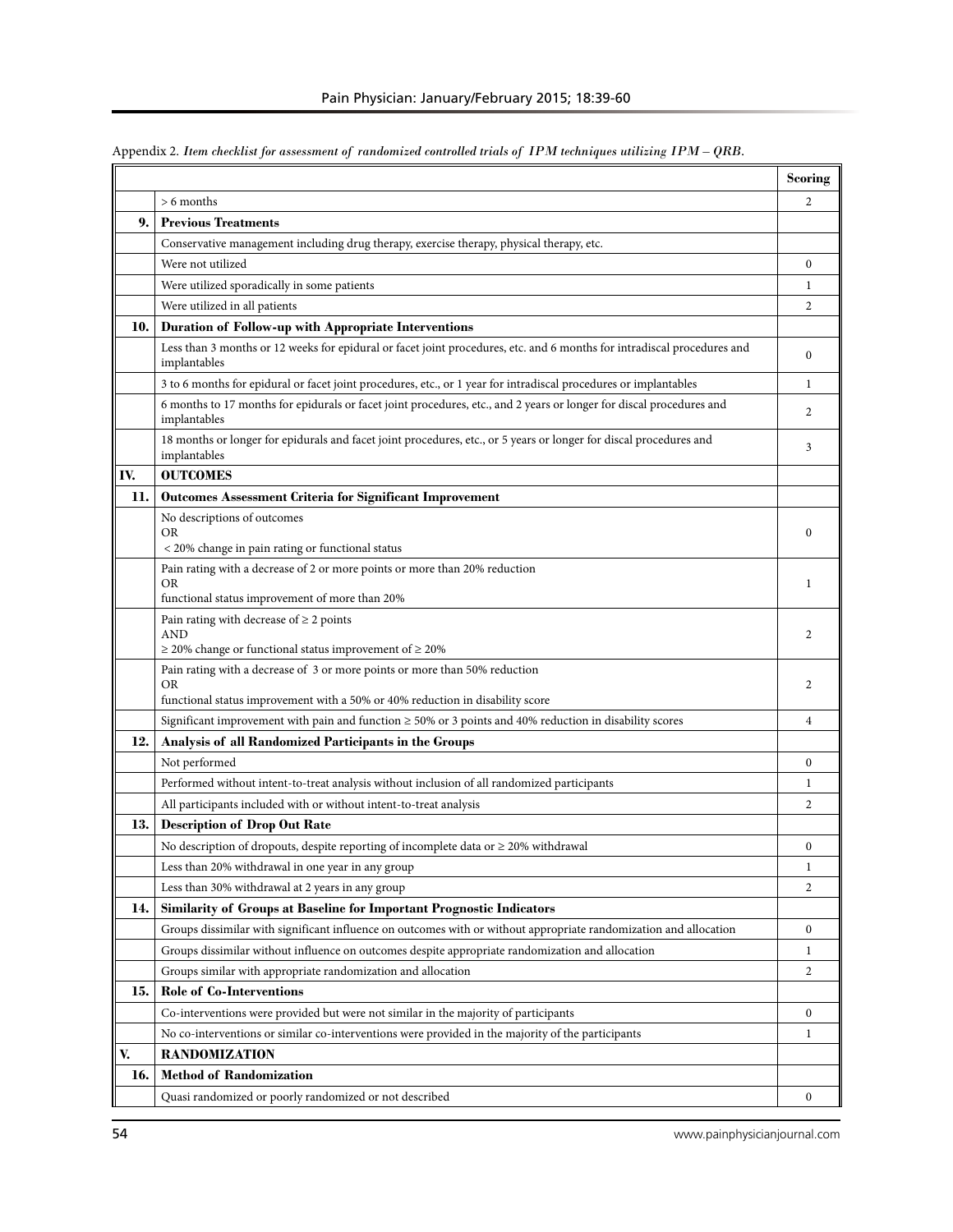# Appendix 2. *Item checklist for assessment of randomized controlled trials of IPM techniques utilizing IPM – QRB.*

|       |                                                                                                                                                                                                                                                                    | <b>Scoring</b> |
|-------|--------------------------------------------------------------------------------------------------------------------------------------------------------------------------------------------------------------------------------------------------------------------|----------------|
|       | Adequate randomization (coin toss, drawing of balls of different colors, drawing of ballots)                                                                                                                                                                       | 1              |
|       | High quality randomization (Computer generated random sequence, pre-ordered sealed envelopes, sequentially ordered<br>vials, telephone call, pre-ordered list of treatment assignments, etc.)                                                                      | $\overline{2}$ |
| VI.   | <b>ALLOCATION CONCEALMENT</b>                                                                                                                                                                                                                                      |                |
| 17.   | <b>Concealed Treatment Allocation</b>                                                                                                                                                                                                                              |                |
|       | Poor concealment of allocation (open enrollment) or inadequate description of concealment                                                                                                                                                                          | $\mathbf{0}$   |
|       | Concealment of allocation with borderline or good description of the process with probability of failure of concealment                                                                                                                                            | 1              |
|       | High quality concealment with strict controls (independent assignment without influence on the assignment sequence)                                                                                                                                                | $\overline{2}$ |
| VII.  | <b>BLINDING</b>                                                                                                                                                                                                                                                    |                |
| 18.   | <b>Patient Blinding</b>                                                                                                                                                                                                                                            |                |
|       | Patients not blinded                                                                                                                                                                                                                                               | $\overline{0}$ |
|       | Patients blinded adequately                                                                                                                                                                                                                                        | 1              |
| 19.   | <b>Care Provider Blinding</b>                                                                                                                                                                                                                                      |                |
|       | Care provider not blinded                                                                                                                                                                                                                                          | $\theta$       |
|       | Care provider blinded adequately                                                                                                                                                                                                                                   | 1              |
| 20.   | <b>Outcome Assessor Blinding</b>                                                                                                                                                                                                                                   |                |
|       | Outcome assessor not blinded or was able to identify the groups                                                                                                                                                                                                    | $\theta$       |
|       | Performed by a blinded independent assessor with inability to identify the assignment-based provider intervention (i.e.,<br>subcutaneous injection, intramuscular distant injection, difference in preparation or equipment use, numbness and weak-<br>ness, etc.) | $\mathbf{1}$   |
| VIII. | <b>CONFLICTS OF INTEREST</b>                                                                                                                                                                                                                                       |                |
| 21.   | <b>Funding and Sponsorship</b>                                                                                                                                                                                                                                     |                |
|       | Trial included industry employees                                                                                                                                                                                                                                  | $-3$           |
|       | Industry employees involved; high levels of funding with remunerations by industry or an organization funded with<br>conflicts                                                                                                                                     | $-3$           |
|       | Industry or organizational funding with reimbursement of expenses with some involvement                                                                                                                                                                            | $\overline{0}$ |
|       | Industry or organization funding of expenses without involvement                                                                                                                                                                                                   | $\mathbf{1}$   |
|       | Funding by internal resources only with supporting entity unrelated to industry                                                                                                                                                                                    | $\overline{2}$ |
|       | Governmental funding without conflict such as NIH, NHS, AHRQ                                                                                                                                                                                                       | 3              |
| 22.   | <b>Conflicts of Interest</b>                                                                                                                                                                                                                                       |                |
|       | None disclosed with potential implied conflict                                                                                                                                                                                                                     | $\mathbf{0}$   |
|       | Marginally disclosed with potential conflict                                                                                                                                                                                                                       | 1              |
|       | Well disclosed with minor conflicts                                                                                                                                                                                                                                | $\overline{2}$ |
|       | Well disclosed with no conflicts                                                                                                                                                                                                                                   | 3              |
|       | Hidden conflicts with poor disclosure                                                                                                                                                                                                                              | $-1$           |
|       | Misleading disclosure with conflicts                                                                                                                                                                                                                               | $-2$           |
|       | Major impact related to conflicts                                                                                                                                                                                                                                  | $-3$           |
|       | <b>TOTAL MAXIMUM</b>                                                                                                                                                                                                                                               | 48             |

Source: Manchikanti L, Hirsch JA, Cohen SP, Heavner JF, Falco, FJE. Assessment of methodologic quality of randomized trials of interventional techniques: Development of an interventional pain management specific instrument. *Pain Physician* 2014; 17: E263-E290 (49).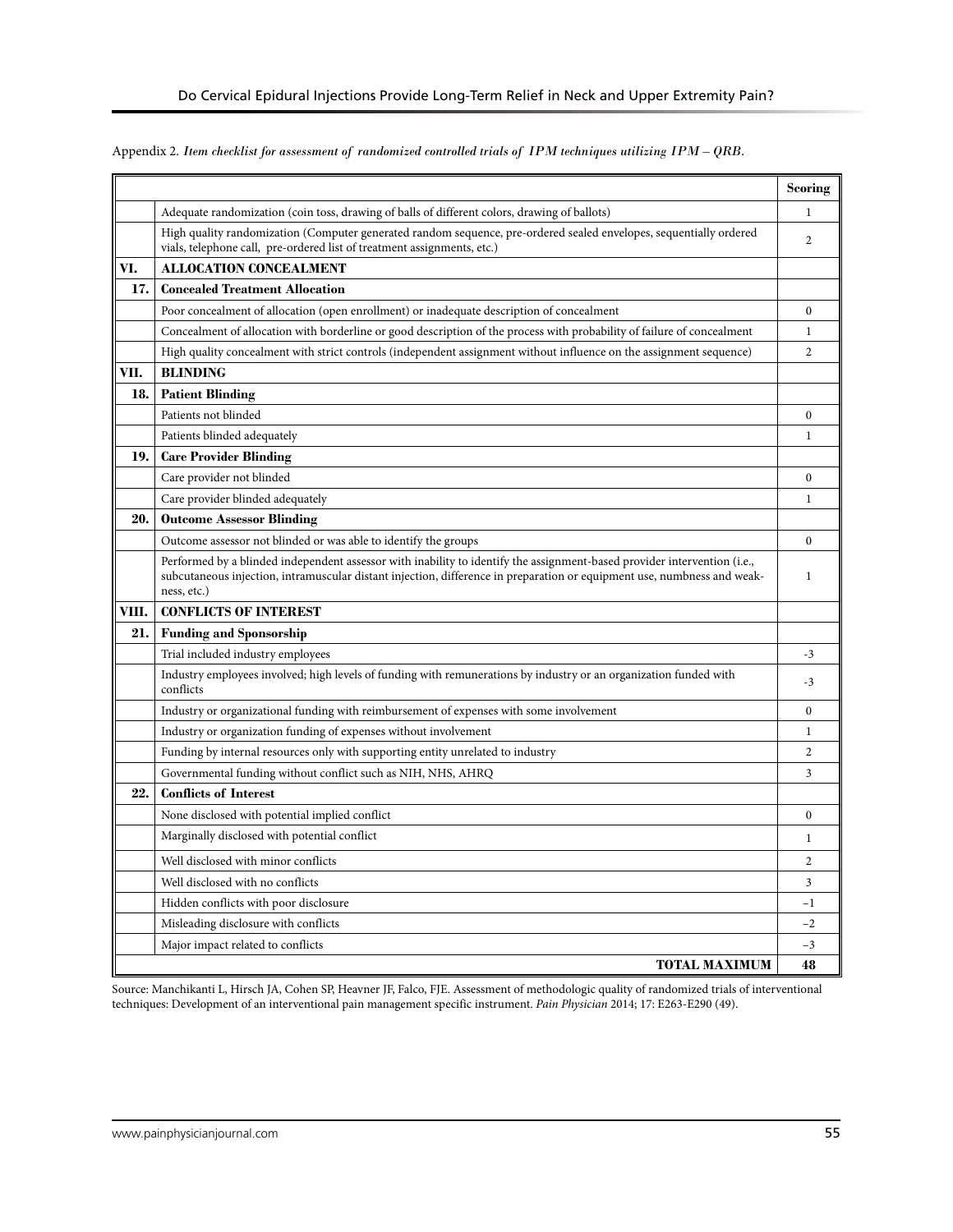## **REFERENCES**

- Hoy DG, Protani M, De R, Buchbinder R. The epidemiology of neck pain. *Best Pract Res Clin Rheumatol* 2010; 24:783- 792.
- Hogg-Johnson S, van der Velde G, Carroll LJ, Holm LW, Cassidy JD, Guzman J, Côté P, Haldeman S, Ammendolia C, Carragee E, Hurwitz E, Nordin M, Peloso P; Bone and Joint Decade 2000 – 2010 Task Force on Neck Pain and Its Associated Disorders. The burden and determinants of neck pain in the general population: Results of the Bone and Joint Decade 2000-2010 Task Force on Neck Pain and its associated disorders. *Spine (Phila Pa 1976)* 2008; 33:S39-S51.
- 3. Fejer R, Kyvik KO, Hartvigsen J. The prevalence of neck pain in the world population: A systematic critical review of the literature. *Eur Spine J* 2006;15:834-848.
- Leboeuf-Yde C, Fejer R, Nielsen J, Kyvik KO, Hartvigsen J. Pain in the three spinal regions: The same disorder? Data from a population-based sample of 34,902 Danish adults. *Chiropr Man Therap* 2012; 20:11.
- 5. Leboeuf-Yde C, Nielsen J, Kyvik KO, Fejer R, Hartvigsen J. Pain in the lumbar, thoracic or cervical regions: Do age or gender matter? A population-based study of 34,902 Danish twins 20–71 years of age. *BMC Musculoskelet Disord* 2009; 10:39.
- 6. Manchikanti L, Abdi S, Atluri S, Benyamin RM, Boswell MV, Buenaventura RM, Bryce DA, Burks PA, Caraway DL, Calodney AK, Cash KA, Christo PJ, Cohen SP, Colson J, Conn A, Cordner HJ, Coubarous S, Datta S, Deer TR, Diwan SA, Falco FJE, Fellows B, Geffert SC, Grider JS, Gupta S, Hameed H, Hameed M, Hansen H, Helm II S, Janata JW, Justiz R, Kaye AD, Lee M, Manchikanti KN, McManus CD, Onyewu O, Parr AT, Patel VB, Racz GB, Sehgal N, Sharma M, Simopoulos TT, Singh V, Smith HS, Snook LT, Swicegood J, Vallejo R, Ward SP, Wargo BW, Zhu J, Hirsch JA. An update of comprehensive evidence-based guidelines for interventional techniques of chronic spinal pain: Part II: Guidance and recommendations. *Pain Physician* 2013; 16:S49- S283.
- 7. Côté P, Cassidy JD, Carroll L. The Saskatchewan Health and Back Pain Survey. The prevalence of neck pain and related disability in Saskatchewan adults. *Spine (Phila Pa 1976)* 1998; 23:1689-1698.
- 8. Martin BI, Deyo RA, Mirza SK, Turner

JA, Comstock BA, Hollingworth W, Sullivan SD. Expenditures and health status among adults with back and neck problems. *JAMA* 2008; 299:656-664. Erratum in: *JAMA* 2008; 299:2630.

- Martin BI, Turner JA, Mirza SK, Lee MJ, Comstock BA, Deyo RA. Trends in health care expenditures, utilization, and health status among US adults with spine problems, 1997-2006. *Spine (Phila Pa 1976)* 2009; 34:2077-2084.
- 10. Gaskin DJ, Richard P. The economic costs of pain in the United States. *J Pain*  2012; 13:715-724.
- 11. US Burden of Disease Collaborators. The state of US health, 1999-2010: Burden of diseases, injuries, and risk factors. *JAMA* 2013; 310:591-608.
- 12. Cassidy JD, Carroll LJ, Côté P, Lemstra M, Berglund A, Nygren A. Effect of eliminating compensation for pain and suffering on the outcome of insurance claims for whiplash injury. *N Engl J Med* 2000; 342:1179-1186.
- 13. Radanov BP, Sturzenegger M, De Stefano G, Schnidrig A. Relationship between early somatic, radiological, cognitive and psychosocial findings and outcome during a one-year follow-up in 117 patients suffering from common whiplash. *Br J Rheumatol* 1994; 33:442-448.
- 14. Bogduk N. *Medical Management of Acute Cervical Radicular Pain: An Evidence-based Approach*, 1st edition. Cambridge Press, Newcastle, 1999.
- 15. Bogduk N. Pathology. In: *Medical Management of Acute Cervical Radicular Pain: An Evidence-Based Approach,* 1st Edition. Cambridge Press, Newcastle, 1999, pp 13-18.
- 16. Karadimas SK, Klironomos G, Papachristou DJ, Papanikolaou S, Papadaki E, Gatzounis G. Immunohistochemical profile of NF- B/p50, NF- B/p65, MMP-9, MMP-2, and u-PA in experimental cervical spondylotic myelopathy. *Spine (Phila Pa 1976)* 2013; 38:4-10.
	- Radhakrishnan K, Litchy WJ, O'Fallon WM, Kurland LT. Epidemiology of cervical radiculopathy. A population-based study from Rochester, Minnesota, 1976 through 1990. *Brain* 1994; 117:325-335.
- 18. Kang JD, Georgescu HI, McIntyre-Larkin L, Stefanovic-Racic M, Evans CH. Herniated cervical intervertebral discs spontaneously produce matrix metalloproteinases, nitric oxide, interleukin-6 and pros-

taglandin E2. *Spine (Phila Pa 1976)* 1995; 20:2373-2378.

- 19. Manchikanti L, Falco FJ, Diwan S, Hirsch JA, Smith HS. Cervical radicular pain: The role of interlaminar and transforaminal epidural injections. *Curr Pain Headache Rep* 2014; 18:389.
- 20. Diwan SA, Manchikanti L, Benyamin RM, Bryce DA, Geffert S, Hameed H, Sharma ML, Abdi S, Falco FJE. Effectiveness of cervical epidural injections in the management of chronic neck and upper extremity pain. *Pain Physician* 2012; 15:E405-E434.
- 21. Park MS, Moon SH, Lee HM, Kim SW, Kim TH, Suh BK, Riew KD. The natural history of degenerative spondylolisthesis of the cervical spine with 2- to 7-year follow-up. Spine (Phila Pa 1976) 38: E205- E210. *Spine (Phila Pa 1976)* 2013; 38:4-10.
- 22. Falco FJE, Datta S, Manchikanti L, Sehgal N, Geffert S, Singh V, Smith HS, Boswell MV. An updated review of diagnostic utility of cervical facet joint injections. *Pain Physician* 2012; 15:E807-E838.
- 23. Onyewu O, Manchikanti L, Singh V, Geffert S, Helm II S, Hameed M, Falco FJE. An update of the appraisal of the accuracy and utility of cervical discography in chronic neck pain. *Pain Physician* 2012; 15:E777-E806.
- 24. Manchikanti L, Pampati V, Falco FJE, Hirsch JA. Assessment of the growth of epidural injections in the Medicare population from 2000 to 2011. *Pain Physician* 2013; 16:E349-E364.
- 25. Manchikanti L, Pampati V, Falco FJE, Hirsch JA. Growth of spinal interventional pain management techniques: Analysis of utilization trends and Medicare expenditures 2000 to 2008. *Spine (Phila Pa 1976)* 2013; 38:157-168.
- 26. Manchikanti L, Falco FJE, Singh V, Pampati V, Parr AT, Benyamin RM, Fellows B, Hirsch JA. Utilization patterns of interventional techniques in managing chronic pain in the Medicare population: Analysis of growth from 2000 to 2011. *Pain Physician* 2012; 15:E969-E982.
- 27. Manchikanti L, Helm II S, Singh V, Hirsch JA. Accountable interventional pain management: A collaboration among practitioners, patients, payers, and government. *Pain Physician* 2013; 16:E635-E670.
- 28. Manchikanti L, Malla Y, Wargo BW, Cash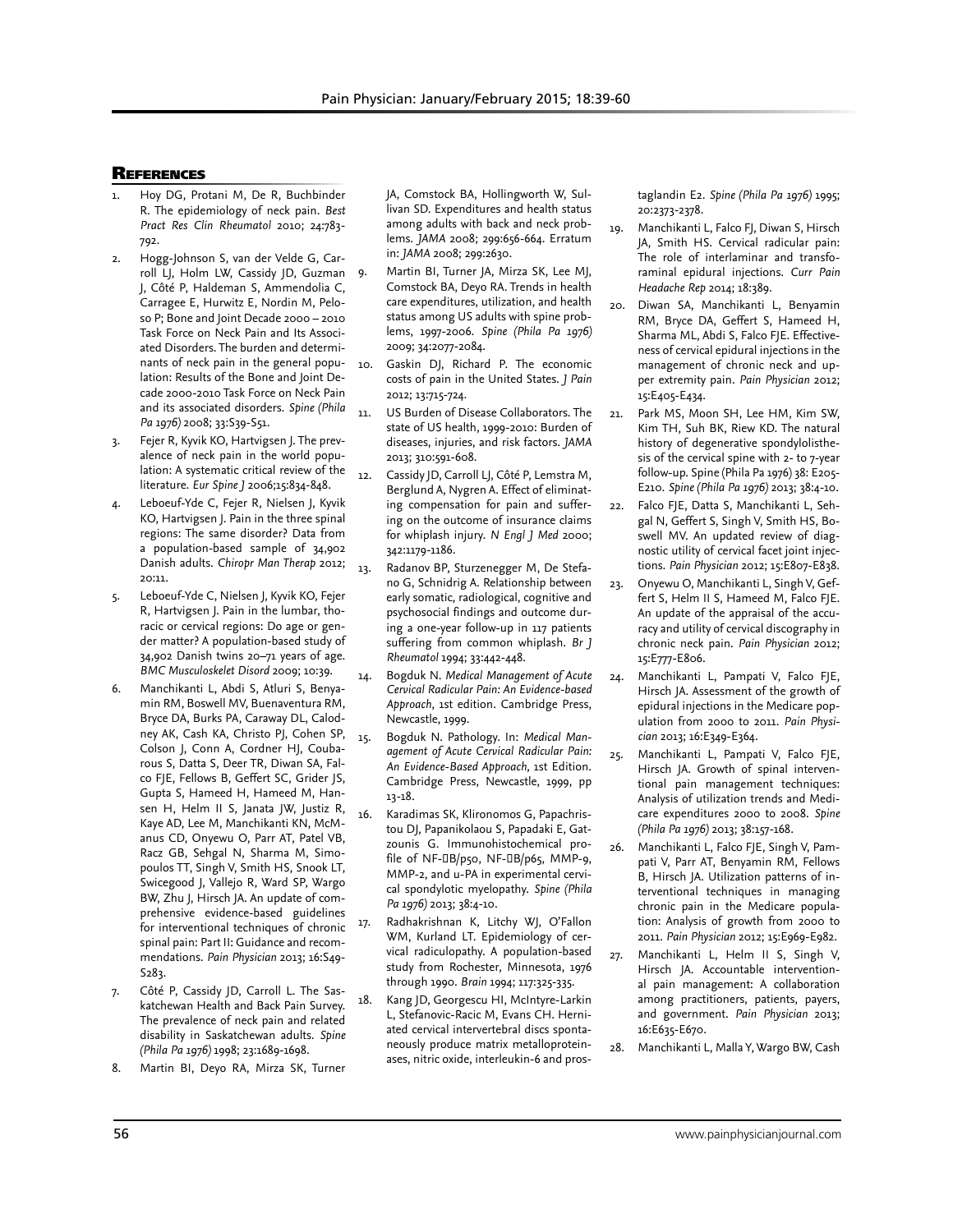KA, Pampati V, Fellows B. A prospective evaluation of complications of 10,000 fluoroscopically directed epidural injections. *Pain Physician* 2012; 15:131-140.

- 29. Scanlon GC, Moeller-Bertram T, Romanowsky SM, Wallace MS. Cervical transforaminal epidural steroid injections: More dangerous than we think? *Spine (Phila Pa 1976)* 2007; 32:1249-1256.
- 30. Hodges SD, Castleberg RL, Miller T, Ward R, Thornburg C. Cervical epidural steroid injection with intrinsic spinal cord damage. Two case reports. *Spine (Phila Pa 1976)* 1998; 23:2137-2142.
- 31. Bose B. Quadriparesis following cervical epidural steroid injections: Case report and review of the literature. *Spine J* 2005; 5:558-563.
- 32. Shanthanna H, Park J. Acute epidural haematoma following epidural steroid injection in a patient with spinal stenosis. *Anaesthesia* 2011; 66:837-839.
- 33. Singh R, Panagos A. Quadriparesis following cervical epidural steroid injections. *Spine J* 2006; 6:349.
- 34. Rathmel JP, Benzon HT. Transforaminal injection of steroids: Should we continue? *Reg Anesth Pain Med* 2004; 29:297- 299.
- 35. Tiso RL, Cutler T, Catania JA, Whalen K. Adverse central nervous system sequelae after selective transforaminal block: The role of corticosteroids. *Spine J* 2004; 4:468-474.
- 36. Ludwig MA, Burns SP. Spinal cord infarction following cervical transforaminal epidural injection: A case report. *Spine (Phila Pa 1976)* 2005; 30:E266-E268.
- 37. Brouwers PJ, Kottink EJ, Simon MA, Prevo RL. A cervical anterior spinal artery syndrome after diagnostic blockade of the right C6-nerve root. *Pain* 2001; 91:397-399.
- 38. Wallace MA, Fukui MB, William RL, Ku A, Baghai P. Complications of cervical selective nerve root blocks performed with fluoroscopic guidance. *AJR Am J Roentgenol* 2007; 188:1218-1221.
- 39. Rathmell JP, Aprill C, Bogduk N. Cervical transforaminal injection of steroids. *Anesthesiology* 2004; 100:1595-1600.
- 40. Tripathi M, Nath SS, Gupta RK. Paraplegia after intracord injection during attempted epidural steroid injection in an awake-patient. *Anesth Analg* 2005; 101:1209-1211.
- 41. Kainer MA, Reagan DR, Nguyen DB, Wiese AD, Wise ME, Ward J, Park BJ, Kanago ML, Baumblatt J, Schaefer MK, Berger BE, Marder EP, Min JY, Dunn JR,

Smith RM, Dreyzehner J, Jones TF; Tennessee Fungal Meningitis Investigation Team. Fungal infections associated with contaminated methylprednisolone in Tennessee. *N Engl J Med* 2012; 367:2194- 2203.

- 42. U.S. Food and Drug Administration. Drug Safety Communications. FDA Drug Safety Communication: FDA requires label changes to warn of rare but serious neurologic problems after epidural corticosteroid injections for pain.
- www.fda.gov/downloads/Drugs/DrugSafety/ UCM394286.pdf
- 43. Manchikanti L, Candido KD, Singh V, Gharibo CG, Boswell MV, Benyamin RM, Falco FJE, Grider JS, Diwan S, Staats PS, Hirsch JA. Epidural steroid warning controversy still dogging FDA. *Pain Physician* 2014; 17:E451-E474.
- 44. Peloso PMJ, Gross A, Haines T, Trinh K, Goldsmith CH, Burnie SJ. Cervical Overview Group. Medicinal and injection therapies for mechanical neck disorders. *Cochrane Database Syst Rev* 2007; 3:CD000319.
- 45. Manchikanti L, Singh V, Derby R, Schultz DM, Benyamin RM, Prager JP, Hirsch JA. Reassessment of evidence synthesis of occupational medicine practice guidelines for interventional pain management. *Pain Physician* 2008; 11:393- 482.
- 46. Manchikanti L, Falco FJE, Singh V, Benyamin RM, Racz GB, Helm II S, Caraway DL, Calodney AK, Snook LT, Smith HS, Gupta S, Ward SP, Grider JS, Hirsch JA. An update of comprehensive evidence-based guidelines for interventional techniques of chronic spinal pain. Part I: Introduction and general considerations. *Pain Physician* 2013; 16:S1-S48.
- 47. Liberati A, Altman DG, Tetzlaff J, Mulrow C, Gøtzsche PC, Ioannidis JP, Clarke M, Devereaux PJ, Kleijnen J, Moher D. The PRISMA statement for reporting systematic reviews and meta-analyses of studies that evaluate health care interventions: Explanation and elaboration. *Ann Intern Med* 2009; 151:W65-W94.
- 48. Furlan AD, Pennick V, Bombardier C, van Tulder M; Editorial Board, Cochrane Back Review Group. 2009 updated method guidelines for systematic reviews in the Cochrane Back Review Group. *Spine (Phila Pa 1976)* 2009; 34:1929-1941.
- 49. Manchikanti L, Hirsch JA, Cohen SP, Heavner JE, Falco FJE, Diwan S, Boswell MV, Candido KD, Onyewu O, Zhu J, Sehgal N, Kaye AD, Benyamin RM, Helm

II S, Singh V, Datta S, Abdi S, Christo PJ, Hameed H, Hameed M, Vallejo R, Pampati V, Racz GB, Raj PP. Assessment of methodologic quality of randomized trials of interventional techniques: Development of an interventional pain management specific instrument. *Pain Physician* 2014; 17:E263-E290.

- 50. Manchikanti L, Falco FJE, Benyamin RM, Kaye AD, Boswell MV, Hirsch JA. A modified approach to grading of evidence. *Pain Physician* 2014; 17:E319-E325.
- 51. Manchikanti L, Cash KA, Pampati V, Wargo BW, Malla Y. A randomized, double-blind, active control trial of fluoroscopic cervical interlaminar epidural injections in chronic pain of cervical disc herniation: Results of a 2-year follow-up. *Pain Physician* 2013; 16:465-478.
- 52. Manchikanti L, Cash KA, Pampati V, Malla Y. Two-year follow-up results of fluoroscopic cervical epidural injections in chronic axial or discogenic neck pain: A randomized, double-blind, controlled trial. *Int J Med Sci* 2014; 11:309-320.
- 53. Manchikanti L, Malla Y, Cash KA, McManus CD, Pampati V. Fluoroscopic epidural injections in cervical spinal stenosis: Preliminary results of a randomized, double-blind, active control trial. *Pain Physician* 2012; 15:E59-E70.
- 54. Manchikanti L, Malla Y, Cash KA, McManus CD, Pampati V. Fluoroscopic cervical interlaminar epidural injections in managing chronic pain of cervical postsurgery syndrome: Preliminary results of a randomized, double-blind active control trial. *Pain Physician* 2012; 15:13- 26.
- 55. Castagnera L, Maurette P, Pointillart V, Vital JM, Erny P, Sénégas J. Long-term results of cervical epidural steroid injection with and without morphine in chronic cervical radicular pain. *Pain* 1994; 58:239-243.
- 56. Stav A, Ovadia L, Sternberg A, Kaadan M, Weksler N. Cervical epidural steroid injection for cervicobrachialgia. *Acta Anaesthesiol Scand* 1993; 37:562-566.
- Pasqualucci A, Varrassi G, Braschi A, Peduto VA, Brunelli A, Marinangeli F, Gori F, Colò F, Paladini A, Mojoli F. Epidural local anesthetic plus corticosteroid for the treatment of cervical brachial radicular pain: Single injection versus continuous infusion. *Clin J Pain* 2007; 23:551-557.
- 58. Shakir A, Ma V, Mehta B. Prediction of therapeutic response to cervical epidural steroid injection according to distribution of radicular pain. *Am J Phys Med*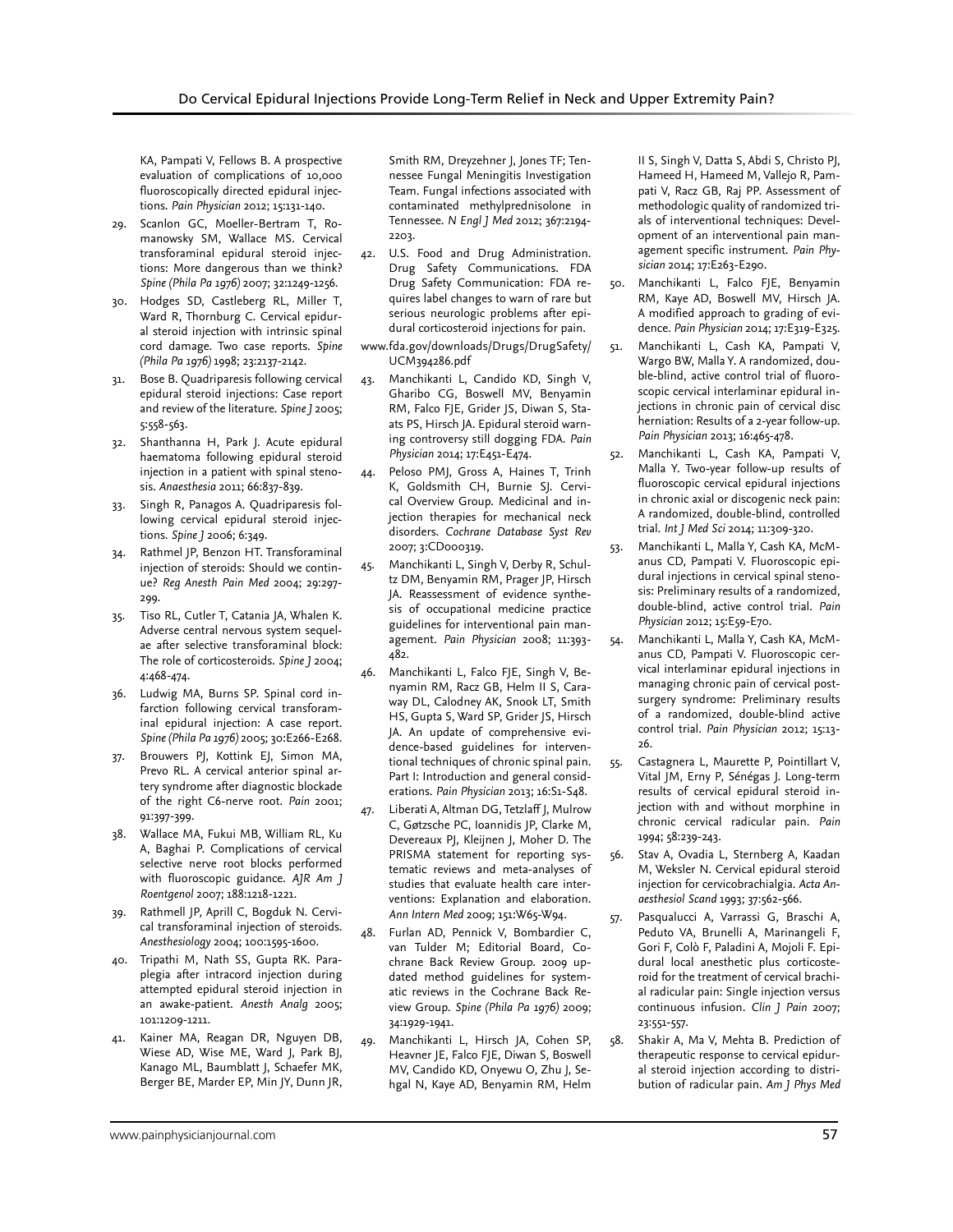*Rehabil* 2011; 90:917-922.

- 59. Lin EL, Lieu V, Halevi L, Shamie AN, Wang JC. Cervical epidural steroid injections for symptomatic disc herniations. *J Spinal Disord Tech* 2006; 19:183-186.
- 60. Lee JW, Park KW, Chung SK, Yeom JS, Kim KJ, Kim HJ, Kang HS. Cervical transforaminal epidural steroid injection for the management of cervical radiculopathy: A comparative study of particulate versus non-particulate steroids. *Skeletal Radiol* 2009; 38:1077-1082.
- 61. Marawar S, Girardi FP, Sama AA, Ma Y, Gaber-Baylis LK, Besculides MC, Memtsoudis SG. National trends in anterior cervical fusion procedures. *Spine (Phila Pa 1976)* 2010; 35:1454-1459.
- 62. Patil PG, Turner DA, Pietrobon R. National trends in surgical procedures for degenerative cervical spine disease: 1990-2000. *Neurosurgery* 2005; 57:753- 758.
- 63. Irwin ZN, Hilibrand A, Gustavel M, McLain R, Shaffer W, Myers M, Glaser J, Hart RA. Variation in surgical decision making for degenerative spinal disorders. Part II: Cervical spine. *Spine (Phila Pa 1976)* 2005; 30:2214-2219.
- 64. Greiner-Perth R, Allam Y, El-Saghir H, Röhl F, Franke J. Analysis of reoperations after surgical treatment of degenerative cervical spine disorders: A report on 900 cases. *Cen Eur Neurosurg* 2009; 70:3-8.
- 65. Helgeson MD, Albert TJ. Surgery for failed cervical spine reconstruction. *Spine (Phila Pa 1976)* 2012; 37:E323-E327.
- 66. Singh K, Nandyala SV, Marquez-Lara A, Fineberg SJ. Epidemiological trends in the utilization of bone morphogenetic protein in spinal fusions from 2002 to 2011. *Spine (Phila Pa 1976)* 2014; 39:491- 496.
- 67. Marquez-Lara A, Nandyala SV, Fineberg SJ, Singh K. Current trends in demographics, practice, and in-hospital outcomes in cervical spine surgery: A national database analysis between 2002 and 2011. *Spine (Phila Pa 1976)* 2014; 39:476-481.
- 68. Oglesby M, Fineberg SJ, Patel AA, Pelton MA, Singh K. Epidemiological trends in cervical spine surgery for degenerative diseases between 2002 and 2009. *Spine (Phila Pa 1976)* 2013; 38:1226-1232.
- 69. Nandyala SV, Marquez-Lara A, Fineberg SJ, Singh K. Comparison between cervical total disc replacement and anterior cervical discectomy and fusion of 1 to 2 levels from 2002 to 2009. *Spine (Phila Pa 1976)* 2014; 39:53-57.
- 70. Veeravagu A, Cole T, Jiang B, Ratliff JK. Revision rates and complication incidence in single- and multilevel anterior cervical discectomy and fusion procedures: An administrative database study. *Spine J* 2014; 14:1125-1131.
- 71. Pinto RZ, Maher CG, Ferreira ML, Hancock M, Oliveira VC, McLachlan AJ, Koes B, Ferreira PH. Epidural corticosteroid injections in the management of sciatica: A systematic review and meta-analysis. *Ann Intern Med* 2012; 157:865-877.
- 72. Manchikanti L, Benyamin RM, Falco FJ, Kaye AD, Hirsch JA. Do epidural injections provide short- and long-term relief for lumbar disc herniation? A systematic review. *Clin Orthop Relat Res* 2014 Feb 11. [Epub ahead of print].
- 73. Manchikanti L, Buenaventura RM, Manchikanti KN, Ruan X, Gupta S, Smith HS, Christo PJ, Ward SP. Effectiveness of therapeutic lumbar transforaminal epidural steroid injections in managing lumbar spinal pain. *Pain Physician* 2012; 15:E199-E245.
- 74. Manchikanti L, Falco FJE, Hirsch JA. Epidural corticosteroid injections in the management of sciatica. *Ann Intern Med*  2012; 157:865-877; online comment posted March 29, 2013.
- 75. Parr AT, Manchikanti L, Hameed H, Conn A, Manchikanti KN, Benyamin RM, Diwan S, Singh V, Abdi S. Caudal epidural injections in the management of chronic low back pain: A systematic appraisal of the literature. *Pain Physician*  2012; 15:E159-E198.
- 76. Benyamin RM, Manchikanti L, Parr AT, Diwan SA, Singh V, Falco FJE, Datta S, Abdi S, Hirsch JA. The effectiveness of lumbar interlaminar epidural injections in managing chronic low back and lower extremity pain. *Pain Physician* 2012; 15:E363-E404.
- 77. Macvicar J, King W, Landers MH, Bogduk N. The effectiveness of lumbar transforaminal injection of steroids: A comprehensive review with systematic analysis of the published data. *Pain Med* 2013; 14:14-28.
- 78. Bicket M, Gupta A, Brown CH, Cohen SP. Epidural injections for spinal pain: A systematic review and meta-analysis evaluating the "control" injections in randomized controlled trials. *Anesthesiology* 2013; 119:907-931.
- 79. Macedo LG, Elkins MR, Maher CG, Moseley AM, Herbert RD, Sherrington C. There was evidence of convergent and construct validity of Physiotherapy Evidence Database quality scale for

physiotherapy trials. *J Clin Epidemiol* 2010; 63:920-925.

- 80. Staal JB, de Bie RA, de Vet HC, Hildebrandt J, Nelemans P. Injection therapy for subacute and chronic low back pain: An updated Cochrane review. *Spine (Phila Pa 1976)* 2009; 34:49-59.
- 81. Chou R, Huffman L. Guideline for the Evaluation and Management of Low Back Pain: Evidence Review. American Pain Society, Glenview, IL, 2009.
- 82. Manchikanti L, Datta S, Gupta S, Munglani R, Bryce DA, Ward SP, Benyamin RM, Sharma ML, Helm II S, Fellows B, Hirsch JA. A critical review of the American Pain Society clinical practice guidelines for interventional techniques: Part 2. Therapeutic interventions. *Pain Physician* 2010; 13:E215-E264.
- 83. American College of Occupational and Environmental Medicine (ACOEM). Low back Disorders. In: Occupational Medicine Practice Guidelines: Evaluation and Management of Common Health Problems and Functional Recovery of Workers, Second Edition. American College of Occupational and Environmental Medicine Press, Elk Grove Village, 2007.
- 84. Manchikanti L, Singh V, Derby R, Schultz DM, Benyamin RM, Prager JP, Hirsch JA. Reassessment of evidence synthesis of occupational medicine practice guidelines for interventional pain management. *Pain Physician* 2008; 11:393- 482.
- 85. Howick J, Bishop FL, Heneghan, Wolstenholme J, Stevens S, Hobbs FDR, Lewith G. Placebo use in the United Kingdom: Results from a national survey of primary care practitioners. *PLOS One* 2013; 8:e58247.
- 86. Hróbjartsson A, Gøtzsche PC. Placebo interventions for all clinical conditions. *Cochrane Database Syst Rev* 2010; 1:CD003974.
- 87. Manchikanti L, Benyamin RM, Falco FJE, Caraway DL, Datta S, Hirsch JA. Guidelines warfare over interventional techniques: Is there a lack of discourse or straw man? *Pain Physician* 2012; 15:E1- E26.
- 88. Manchikanti L, Giordano J, Fellows B, Hirsch JA. Placebo and nocebo in interventional pain management: A friend or a foe—or simply foes? *Pain Physician*  2011; 14:E157-E175.
- 89. Manchikanti L, Cash KA, McManus CD, Pampati V. Fluoroscopic caudal epidural injections in managing chronic axial low back pain without disc herniation, radiculitis or facet joint pain. *J Pain Res* 2012;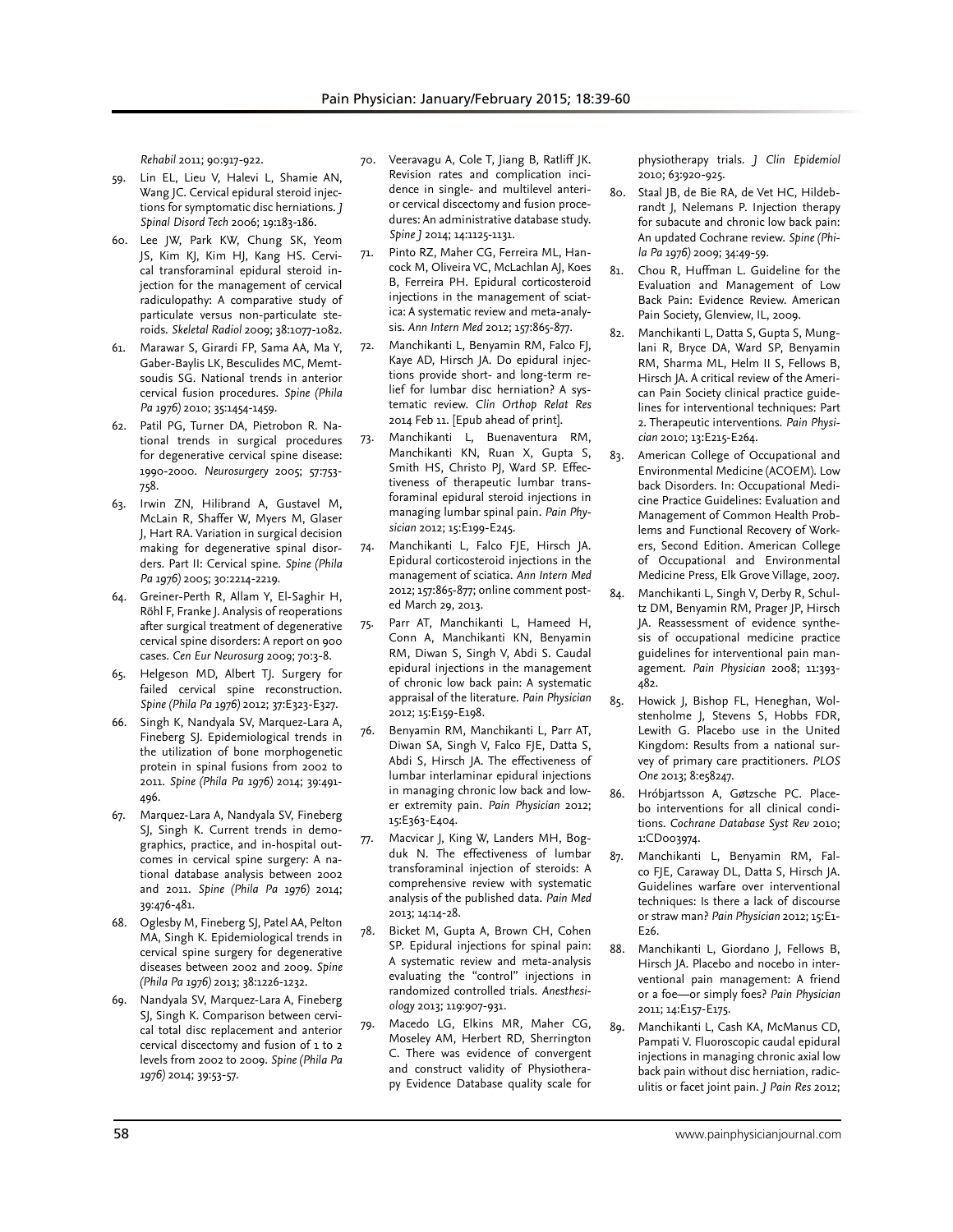5:381-390.

- 90. Manchikanti L, Singh V, Cash KA, Pampati V, Damron KS, Boswell MV. Effect of fluoroscopically guided caudal epidural steroid or local anesthetic injections in the treatment of lumbar disc herniation and radiculitis: A randomized, controlled, double blind trial with a two-year follow-up. *Pain Physician* 2012; 15:273-286.
- 91. Manchikanti L, Singh V, Cash KA, Pampati V, Datta S. Fluoroscopic caudal epidural injections in managing post lumbar surgery syndrome: Two-year results of a randomized, double-blind, activecontrol trial. *Int J Med Sci* 2012; 9:582- 591.
- 92. Manchikanti L, Cash KA, McManus CD, Pampati V, Fellows B. Results of 2-year follow-up of a randomized, doubleblind, controlled trial of fluoroscopic caudal epidural injections in central spinal stenosis. *Pain Physician* 2012; 15:371- 384.
- 93. Manchikanti L, Singh V, Cash KA, Pampati V, Falco FJE. A randomized, doubleblind, active-control trial of the effectiveness of lumbar interlaminar epidural injections in disc herniation. *Pain Physician* 2014; 17: E61-E74.
- 94. Manchikanti L, Cash KA, McManus CD, Pampati V, Benyamin RM. A randomized, double-blind, active-controlled trial of fluoroscopic lumbar interlaminar epidural injections in chronic axial or discogenic low back pain: Results of a 2-year follow-up. *Pain Physician* 2013; 16:E491-E504.
- 95. Manchikanti L, Cash KA, McManus CD, Damron KS, Pampati V, Falco FJE. A randomized, double-blind controlled trial of lumbar interlaminar epidural injections in central spinal stenosis: 2-year follow-up. *Int J Phys Med Rehab* 2014; 2:179.
- 96. Sato C, Sakai A, Ikeda Y, Suzuki H, Sakamoto A. The prolonged analgesic effect of epidural ropivacaine in a rat model of neuropathic pain. *Anesth Analg* 2008; 106:313-320.
- 97. Tachihara H, Sekiguchi M, Kikuchi S, Konno S. Do corticosteroids produce additional benefit in nerve root infiltration for lumbar disc herniation. *Spine (Phila Pa 1976)* 2008; 33:743-747.
- 98. Cui W, Li Y, Li S, Wang R, Li J. Systemic administration of lidocaine reduces morphine requirements and postoperative pain of patients undergoing thoracic surgery after propofol-remifentanil based anaesthesia. *Eur J Anaesthe-*

*siol* 2010; 27:41-46.

- 99. Koppert W, Zeck S, Sittl R. Low dose lidocaine suppresses experimentally induced hyperalgesia in humans. *Anesthesiology* 1998; 89:1345-1353.
- 100. Koppert W, Ostermaier N, Sittl R, Weidner C, Schmelz M. Low dose lidocaine reduces secondary hyperalgesia by a central mode of action. *Pain* 2000; 85:217-224.
- 101. Kawamata M, Takahashi T, Kozuka Y, Nawa Y, Nishikawa K, Watanabe H, Namiki A. Experimental incision induced pain in human skin: Effects of systemic lidocaine on flare formation and hyperalgesia. *Pain* 2002; 100:77-89.
- 102. Hollmann MW, Durieux M. Local anesthetics and the inflammatory response. *Anesthesiology* 2000; 93:858-875.
- 103. Sugimoto M, Uchida I, Mashimoto T. Local anaesthetics have different mechanisms and sites of action at the recombinant NMDA receptors. *Br J Pharmacol* 2003; 138:876-882.
- 104. Alimasi W, Sawaji Y, Endo K, Yorifuji M, Suzuki H, Kosaka T, Shishido T, Yamamoto K. Regulation of nerve growth factor by anti-inflammatory drugs, a steroid, and a selective cyclooxygenase 2 inhibitor in human intervertebral disc cells stimulated with interleukin-1. *Spine (Phila Pa 1976)* 2013; 38:1466-1472.
- 105. Minamide A, Tamaki T, Hashizume H, Yoshida M, Kawakami M, Hayashi N. Effects of steroids and lipopolysaccharide on spontaneous resorption of herniated intervertebral discs: An experimental study in the rabbit. *Spine (Phila Pa 1976)* 1998; 23:870-876.
- 106. Hayashi N, Weinstein JN, Meller ST, Lee HM, Spratt KF, Gebhart GF. The effect of epidural injection of betamethasone or bupivacaine in a rat model of lumbar radiculopathy. *Spine (Phila Pa 1976)* 1998; 23:877-885.
- 107. Slucky AV, Sacks MS, Pallares VS, Malinin TI, Eismont FJ. Effects of epidural steroids on lumbar dura material properties. *J Spinal Disord* 1999; 12:331-340.
- 108. Cluff R, Mehio AK, Cohen SP, Chang Y, Sang CN, Stojanovic MP. The technical aspects of epidural steroid injections: A national survey. *Anesth Analg* 2002; 95:403-408.
- 109. Stojanovic MP, Vu TN, Caneris O, Slezak J, Cohen SP, Sang CN. The role of fluoroscopy in cervical epidural steroid injections: An analysis of contrast dispersal patterns. *Spine (Phila Pa 1976)* 2002; 27:509-514.
- 110. Kim KS, Shin SS, Kim TS, Jeong CY, Yoon MH, Choi JI. Fluoroscopically guided cervical interlaminar epidural injections using the midline approach: An analysis of epidurography contrast patterns. *Anesth Analg* 2009; 108:1658-1661.
- 111. Goel A, Pollan JJ. Contrast flow characteristics in the cervical epidural space: An analysis of cervical epidurograms. *Spine (Phila Pa 1976)* 2006; 31:1576-1579.
- 112. Kirpalani D, Mitra R. Is chronic opioid use a negative predictive factor for response to cervical epidural steroid injections? *J Back Musculoskelet Rehabil* 2011; 24:123-127.
- 113. Strub WM, Brown TA, Ying J, Hoffmann M, Ernst RJ, Bulas RV. Translaminar cervical epidural steroid injection: Short-term results and factors influencing outcome. *J Vasc Interv Radiol* 2007; 18:1151-1155.
- 114. Fish DE, Kobayashi HW, Chang TL, Pham Q. MRI prediction of therapeutic response to epidural steroid injection in patients with cervical radiculopathy. *Am J Phys Med Rehabil* 2009; 88:239-246.
- 115. Shakir A, Ma V, Mehta B. Prediction of therapeutic response to cervical epidural steroid injection according to distribution of radicular pain. *Am J Phys Med Rehabil* 2011; 90:917-922.
- 116. Ferrante FM, Wilson SP, Iacobo C, Orav EJ, Rocco AG, Lipson S. Clinical classification as a predictor of therapeutic outcome after cervical epidural steroid injection. *Spine (Phila Pa 1976)* 1993; 18:730-736.
- 117. Kwon JW, Lee JW, Kim SH, Choi JY, Yeom JS, Kim HJ, Kwack KS, Moon SG, Jun WS, Kang HS. Cervical interlaminar epidural steroid injection for neck pain and cervical radiculopathy: Effect and prognostic factors. *Skeletal Radiol* 2007; 36:431-436.
- 118. Thielke SM, Turner JA, Shortreed SM, Saunders K, Leresche L, Campbell CI, Weisner CC, Korff MV. Do patient-perceived pros and cons of opioids predict sustained higher-dose use? *Clin J Pain* 2014; 30:93-101.
- 119. Manchikanti L, Abdi S, Atluri S, Balog CC, Benyamin RM, Boswell MV, Brown KR, Bruel BM, Bryce DA, Burks PA, Burton AW, Calodney AK, Caraway DL, Cash KA, Christo PJ, Damron KS, Datta S, Deer TR, Diwan S, Eriator I, Falco FJE, Fellows F, Geffert S, Gharibo CG, Glaser SE, Grider JS, Hameed H, Hameed M, Hansen H, Harned ME, Hayek SM, Helm II S, Hirsch JA, Janata JW, Kaye AD, Kaye AM, Kloth DS, Koyyalagunta D, Lee